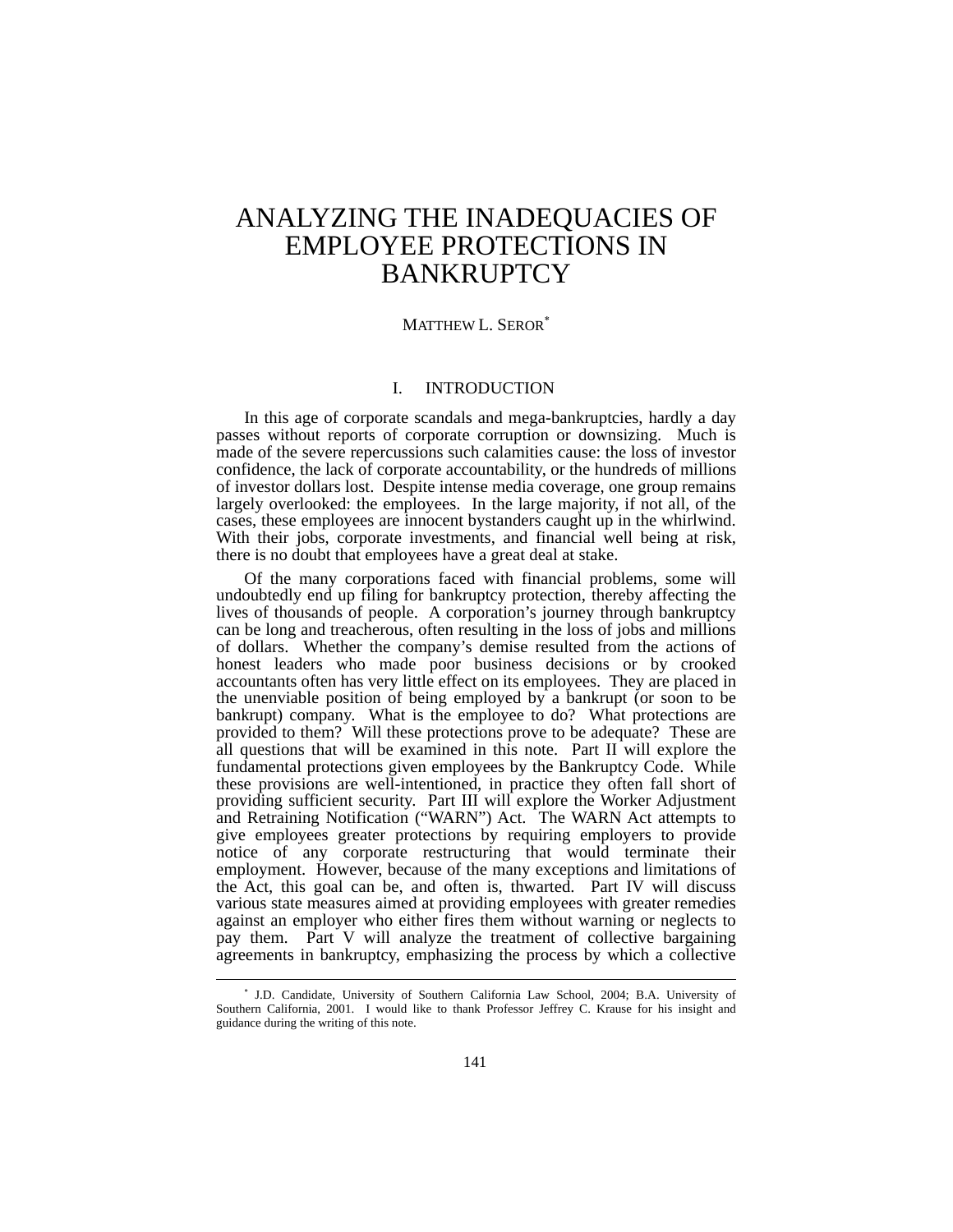bargaining agreement can be rejected. Part VI will highlight some of the deficiencies in the current level of protections afforded employees. The interplay between bankruptcy law and other laws, both on the state and federal level, often provides for inadequacies and shortcomings. Finally, Part VII will suggest future reforms that would allow for greater protection for employees. Business failures are an inevitable consequence of a market economy, but ample protections would at least give employees a fighting chance of surviving such a tragedy and moving on.

## II. PROTECTIONS AFFORDED EMPLOYEES BY THE BANKRUPTCY CODE

#### A. ORIGINS OF THE BANKRUPTCY CODE

The origins of bankruptcy law in the United States are traced back to England, where bankruptcy laws were known to have existed as early as thesixteenth century.<sup>1</sup> At that time, bankruptcy was seen as a crime, with punishments ranging from imprisonment to the loss of an ear. 2 English law governed in America throughout the colonial period and the first federal bankruptcylaw, The Bankruptcy Act of 1800, closely mirrored it.<sup>3</sup> The status of federal bankruptcy laws remained in flux throughout the latter part of the nineteenth century, enduring amendments, revisions, and legislative disinterest.<sup>4</sup>Finally, twenty years after the repeal of the Bankruptcy Act in 1878, a new Bankruptcy Act was enacted in 1898 amid great debate.<sup>[5](#page-1-4)</sup> While the Bankruptcy Act was replaced by the Bankruptcy Code in 1979, its legacy lives on, as it provided the foundation of the current Code.<sup>[6](#page-1-5)</sup>

## B. WHY EMPLOYEES SHOULD BE PROTECTED IN BANKRUPTCY

The Bankruptcy Code includes several provisions designed to protect employees of a debtor.<sup>[7](#page-1-6)</sup> The special treatment prescribed in the Code for employees is justified by the unique position they find themselves in when their employer goes bankrupt.<sup>[8](#page-1-7)</sup> Unlike the supplier or service provider of the debtor, whose source of income is usually diversified among many customers, the employee has but one income source: the bankrupt debtor. While the trade creditor is in a much better position to cushion the blow

 $\overline{1}$ <sup>1</sup> WILLIAM D. WARREN & DANIEL J. BUSSEL, BANKRUPTCY 17 (Univ. Casebook Series 6th ed. 2002).

<span id="page-1-1"></span><span id="page-1-0"></span> $\frac{2}{3}$ *Id.* at 17-18.

<span id="page-1-3"></span><span id="page-1-2"></span><sup>3</sup> *Id.* at 19.

<sup>4</sup> Charles Jordan Tabb, A Century of Regress or Progress? A Political History of Bankruptcy Legislation in 1898 and 1998, 15 BANKR. DEV. J. 343, 353-55 (1999).

<span id="page-1-4"></span><sup>5</sup> *See id.* at 353-65.

<span id="page-1-5"></span><sup>6</sup> Warren & Bussel, *supra* note 1, at 19.

<span id="page-1-6"></span><sup>7</sup> *See* 11 U.S.C. § 507(a)(3)-(4) (2002); 11 U.S.C. §§ 1113-1114 (2002).

<span id="page-1-7"></span><sup>8</sup> *See* United States v. Embassy Restaurant Inc., 359 U.S. 29, 32 (1959).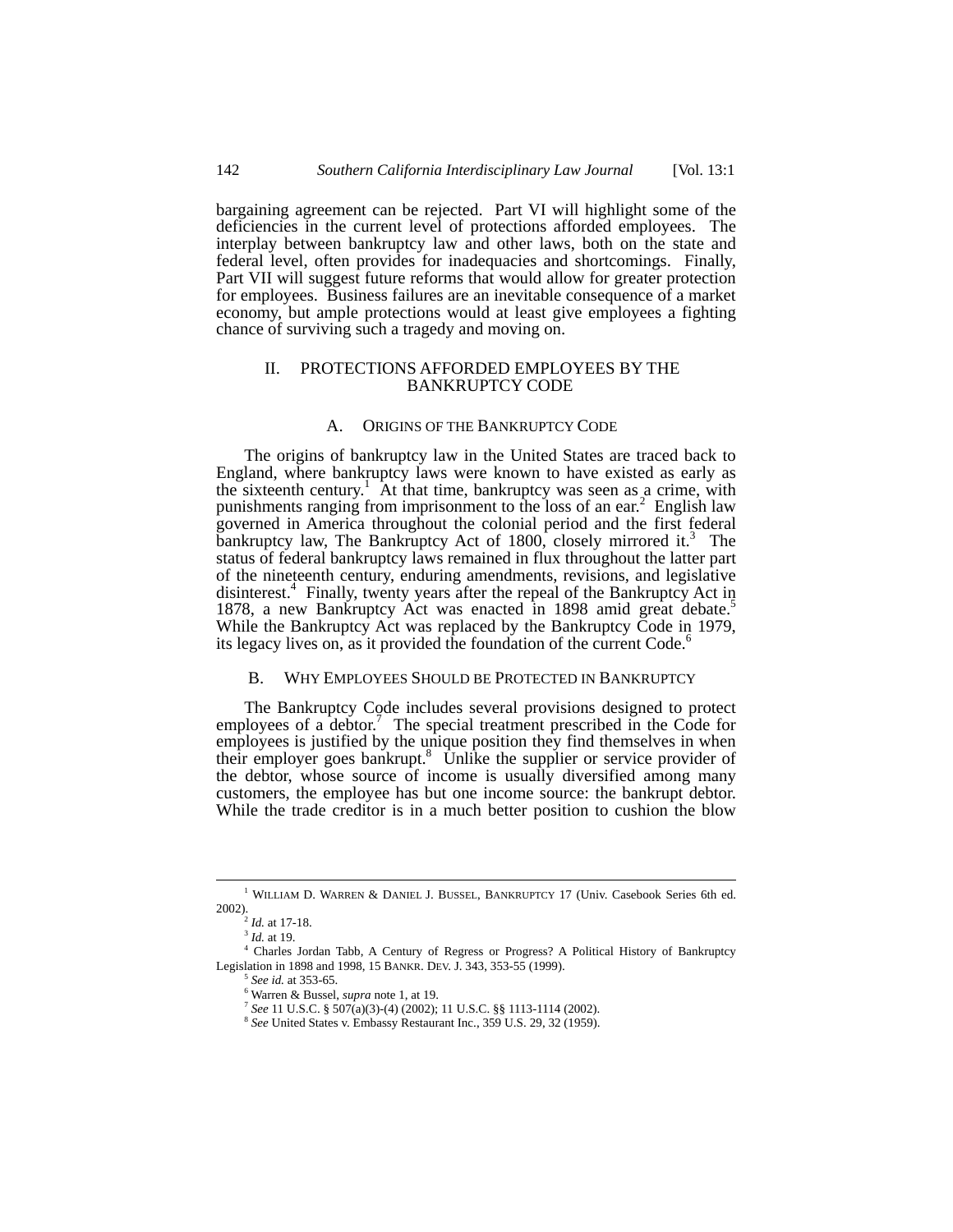anddefer the cost of the loss to her other customers,  $9$  the employee has no such luxury.

A secondary motive for providing employees special treatment in bankruptcy has nothing to do with the interests of employees, but rather with those of the bankrupt debtor. The primary goal of a Chapter 11 debtor is to avoid liquidation by continuing the operation of the business, while formulating and seeking approval of a reorganization plan that will allow the debtor to emerge from bankruptcy.<sup>10</sup> It is no surprise that the employer needs employees who will continue to work regardless of the business' financial distress and uncertain future in order to remain in operation.<sup>11</sup> By affording employees special rights in a bankruptcy, employees are less likely to "desert a leaky ship, speeding up the firm's collapse."<sup>12</sup> Since the continued labor of employees will improve the chances for successful reorganization, all creditors benefit from it because it will increase the asset pool from which they must seek recovery.<sup>13</sup> Some courts, recognizing the critical nature of continued employment, have allowed for the immediate payment of pre-petition wages, up to the statutory limit, in order to keep the employees happy and on the job.<sup>1</sup>

## C. U.S.C. SECTION 507 PRIORITIES

Bankruptcy Code section 507 provides the order by which distributions from bankruptcy estates are to be paid out.<sup>15</sup> Among the nine priorities listed, two are particularly pertinent to the interests of employees, sections  $507(a)(3)$  and  $(4)$ .<sup>16</sup> These provisions allow for the prioritization of up to \$4,650 of back wages and unpaid contributions to an employee benefit plan earned but not yet paid to the employee within the ninety days preceding filing of the bankruptcy petition.<sup>[17](#page-2-8)</sup>

## 1. *U.S.C. Section 507(a)(3) Priority for Wages*

Both the text and the operation of section  $507(a)(3)$  are fairly straightforward. Wages, salaries, commissions, severance, and vacation

<span id="page-2-0"></span> <sup>9</sup> *See* Daniel Keating, *The Fruits of Labor: Worker Priorities in Bankruptcy*, 35 ARIZ. L. REV. 905, 907 (1993); Donald R. Korobkin, *Employee Interests in Bankruptcy*, 4 AM. BANKR. INST. L. REV. 5, 6 (1996); KAREN GROSS, FAILURE AND FORGIVENESS: REBALANCING THE BANKRUPTCY SYSTEM 152 (1997); *In re* Northwest Engineering Corp., 863 F.2d 1313, 1318 (1988).

<span id="page-2-1"></span><sup>10</sup> MARK S. SCARBERRY et al., BUSINESS REORGANIZATION IN BANKRUPTCY 1-3 (Am. Casebook Series 2nd ed. 2001).

<sup>11</sup> *See, e.g., In re* Northwest Engineering, 863 F.2d at 1315; Keating, *supra* note 9, at 917-18; Scarberry, *supra* note 10, at 441.

<span id="page-2-3"></span><span id="page-2-2"></span><sup>&</sup>lt;sup>12</sup> See In re Northwest Engineering, 863 F.2d at 1315.

<span id="page-2-5"></span><span id="page-2-4"></span><sup>&</sup>lt;sup>13</sup> Gross, *supra* note 9, at 152.

<sup>14</sup> *Id. See In re* Gulf Air, Inc., 112 B.R. 152, 153 (W.D. La. 1989); *In re* Chateaugay Corp. 80 B.R. 279, 285-87 (S.D.N.Y. 1987); Tom Morrow, Jay Alix & Associates, *How to Improve Communication with Vendors Careful Planning is the Key to Success*, Am. Bankr. Inst. J., *available at* 2000 ABI JNL. LEXIS 96 (Oct. 2000).

<span id="page-2-6"></span><sup>15</sup> *See* 11 U.S.C. § 507 (2002).

<span id="page-2-7"></span> $16$  11 U.S.C. § 507(a)(3)-(4) (2002).

<span id="page-2-8"></span><sup>17</sup> *Id.*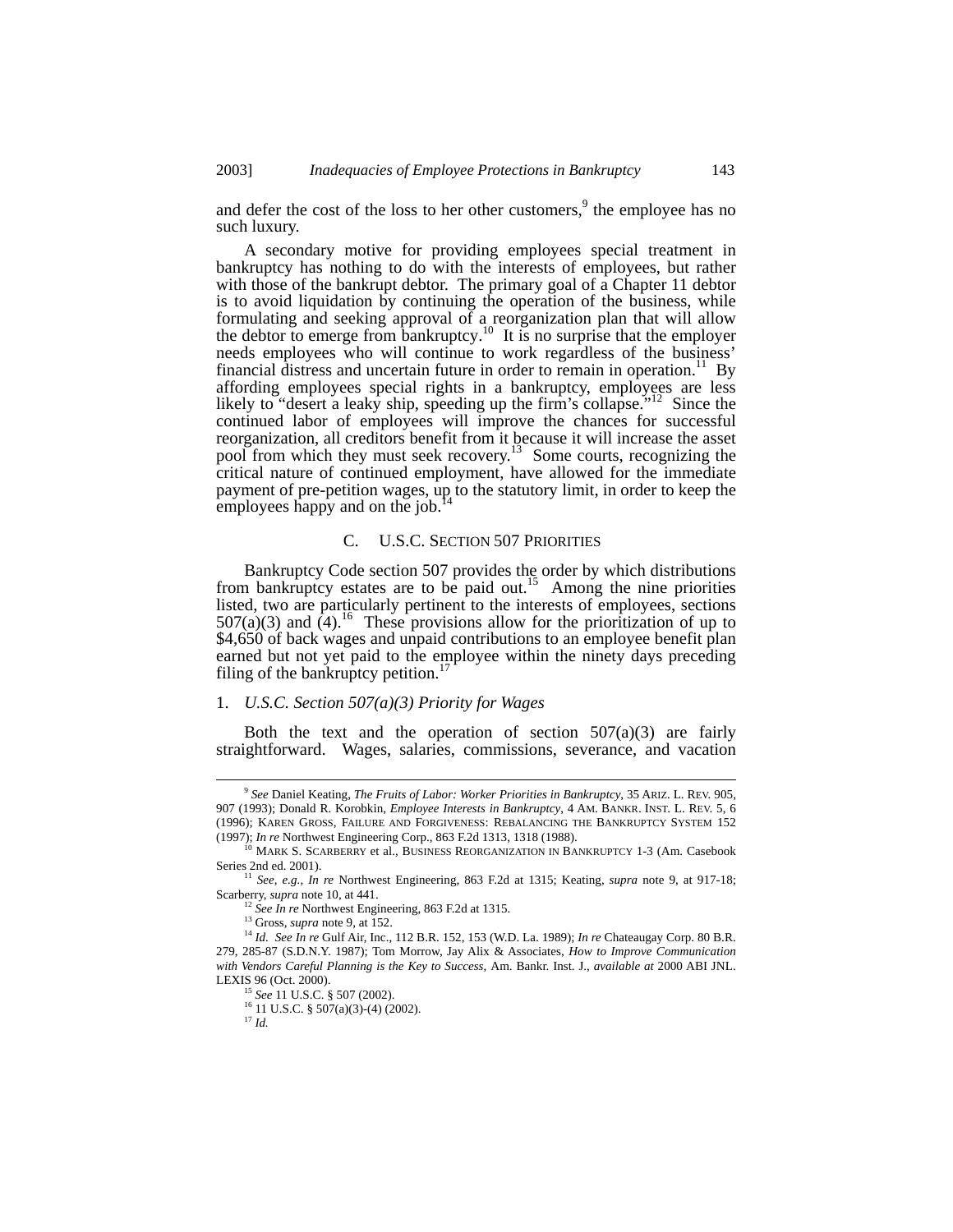and sick pay are all subject to this prioritization process.<sup>18</sup> The Code does not allow these types of claims to go unrestricted; only wages earned in the ninety days prior to filing, not to exceed \$4,650, are subject to section  $507(a)(3)$  priority.<sup>19</sup> Employers are usually not over ninety days late with paychecks, so this provision rarely acts as a limit on a claim, however, the monetary limitation can often impair full recovery. Any portion of the claim that exceeds the \$4,650 threshold is treated as a general unsecured claim against the bankruptcy estate, greatly reducing the likelihood of recovery. [20](#page-3-2)

## 2. *U.S.C. Section 507(a)(4) — Unpaid Contributions to Employee Benefit Plans*

This provision allows for the recovery of any contribution that should have been but was not paid by the employer to an employee benefit plan. Two important limitations are placed on this recovery. First, only unpaid contributions arising from services rendered during the preceding 180 days are recoverable.<sup>21</sup> Second, the amount of recovery is limited to the portion of the \$4,650 not used by section  $507(a)(3)$  claims.<sup>22</sup> Each employee is permitted to prioritize only \$4,650, regardless of the actual amount due under sections  $(a)(3)$  and  $(4)$ . Beyond this, the claim is reduced to a general unsecured claim.

## 3. *Administrative Priority Status of Post-Petition Earnings and Contributions*

The overriding goal of a Chapter 11 reorganization is the eventual emergence out of bankruptcy followed by continued success and prosperity.<sup>23</sup> As mentioned above, employees are vital to this process.<sup>24</sup> Without employees, it is nearly impossible to manufacture goods, take orders, deliver goods, or even collect on accounts receivable. It should not be surprising that most employees, upon hearing of their employer's bankruptcy, have an immediate urge to leave on the assumption that the employer can no longer afford to pay them. Recognizing the correlation between employee loyalty and a successful reorganization, the Code provides special priority for wages earned after the bankruptcy petition has been filed. Section 503(b) permits all wages and other compensation earned post-petition to be paid as an administrative expense of the estate.<sup>[25](#page-3-7)</sup> Administrative expenses are entitled to first priority under section 507,

<span id="page-3-1"></span><span id="page-3-0"></span> <sup>18</sup> *Id.*

<sup>&</sup>lt;sup>19</sup> *Id.* However, Congress periodically increases this threshold every three years to adjust for increases in cost of living and inflation. 20 *Id.* 

<span id="page-3-2"></span>

<span id="page-3-3"></span> $^{21}$  11 U.S.C. § 507(a)(4)(A) (2002).

<span id="page-3-4"></span><sup>22 11</sup> U.S.C*.* § 507(a)(4)(B) (2002).

<span id="page-3-5"></span><sup>&</sup>lt;sup>23</sup> Scarberry, *supra* note 10, at 1-3; NLRB v. Bildisco & Bildisco, 465 U.S. 513, 527 (1984).

<span id="page-3-6"></span><sup>&</sup>lt;sup>24</sup> *See generally supra* note 11 and accompanying text.<br><sup>25</sup> 11 U.S.C. §503(b)(1)(A) (2002).

<span id="page-3-7"></span>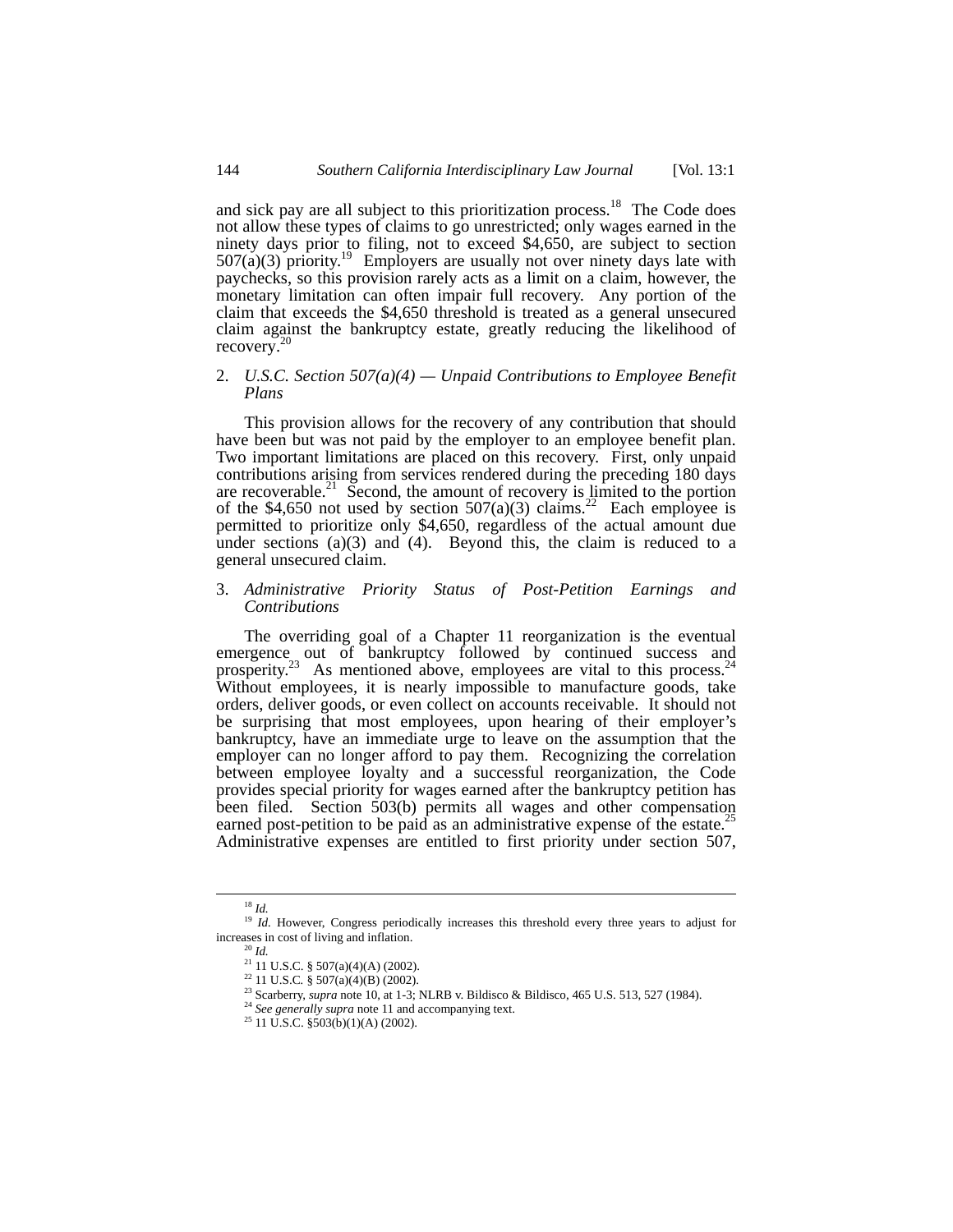second only to the claims of the secured creditor.<sup>26</sup> As a result of this elevated status, there is a greater chance of these claims being paid in full by the estate. Other claims that fall into this category include payments to attorneys and other professionals who assist in the administration of the estate.<sup> $27$ </sup> Another benefit of being classified as an administrative expense is that there is no limit to the claims, as there is in sections  $507(a)(3)$  and (4). This promotes allegiance to one's employer, improving the likelihood for a successful reorganization, as well as a measure of stability for the employee who elects to aid in the reorganization effort.<sup>2</sup>

## III. PROTECTIONS AFFORDED EMPLOYEES BY THE WORKER ADJUSTMENT AND RETRAINING NOTIFICATION ("WARN") ACT

## A. ORIGINS OF WARN

The early predecessors of the Worker Adjustment and Retraining Notification ("WARN") Act were introduced in Congress in 1973, yet received only moderate support at the time.<sup>29</sup> In succeeding years, the Senate and House of Representatives debated the issue and each ultimately adopted their own versions of the bill. $30$  After endless negotiations, countless revisions, and a veto by President Reagan in 1988, the bill finally passed into law on August 4, 1988, and became effective six months later.<sup>[31](#page-4-5)</sup>

#### B. WARN'S PROVISIONS

At the heart, WARN is a notice statute. It requires employers to provide sixty-day advance written notice of any mass layoff or plant closing.<sup>32</sup> The definitions of the statute's key terms are critical to the The definitions of the statute's key terms are critical to the understanding of the scope of WARN's protections.<sup>33</sup> "Employer" is defined as any business enterprise that employs either one hundred or more full time employees, or one hundred employees who, in the aggregate, work at least  $4,000$  hours a week.<sup>34</sup> A "plant closing" is the permanent or temporary shutdown of a single site of employment, if the shutdown results in the employment loss for at least fifty employees during any thirty-day period.[35](#page-4-9) A "mass layoff" is a reduction in force that is not the result of a plant closing, in which there is an employment loss of either five hundred

 <sup>26</sup> Warren & Bussel, *supra* note 1, at 26; GEORGE M. TREISTER ET AL., FUNDAMENTALS OF BANKRUPTCY LAW 325 (4th ed. 1996).

<span id="page-4-1"></span><span id="page-4-0"></span><sup>27</sup> *Id. at* 325; 11 U.S.C. §503(b)(4) (2002).

<span id="page-4-3"></span><span id="page-4-2"></span><sup>28</sup> Keating, *supra* note 9, at 907.

<sup>29</sup> Laura B. Bartell, *Why WARN? The Worker Adjustment and Retraining Notification Act in Bankruptcy*, 18 BANKR. DEV. J. 243, 245 (2002).

<span id="page-4-4"></span><sup>30</sup> *Id.* at 247.

<span id="page-4-5"></span><sup>31</sup> *Id.* at 248.

<span id="page-4-6"></span><sup>32 29</sup> U.S.C. §2102(a) (2000).

<span id="page-4-7"></span><sup>33 29</sup> U.S.C. § 2101 (2000).

<span id="page-4-8"></span> $34$  29 U.S.C. § 2101(a)(1) (2000).

<span id="page-4-9"></span><sup>35 29</sup> U.S.C. § 2101(a)(2) (2000).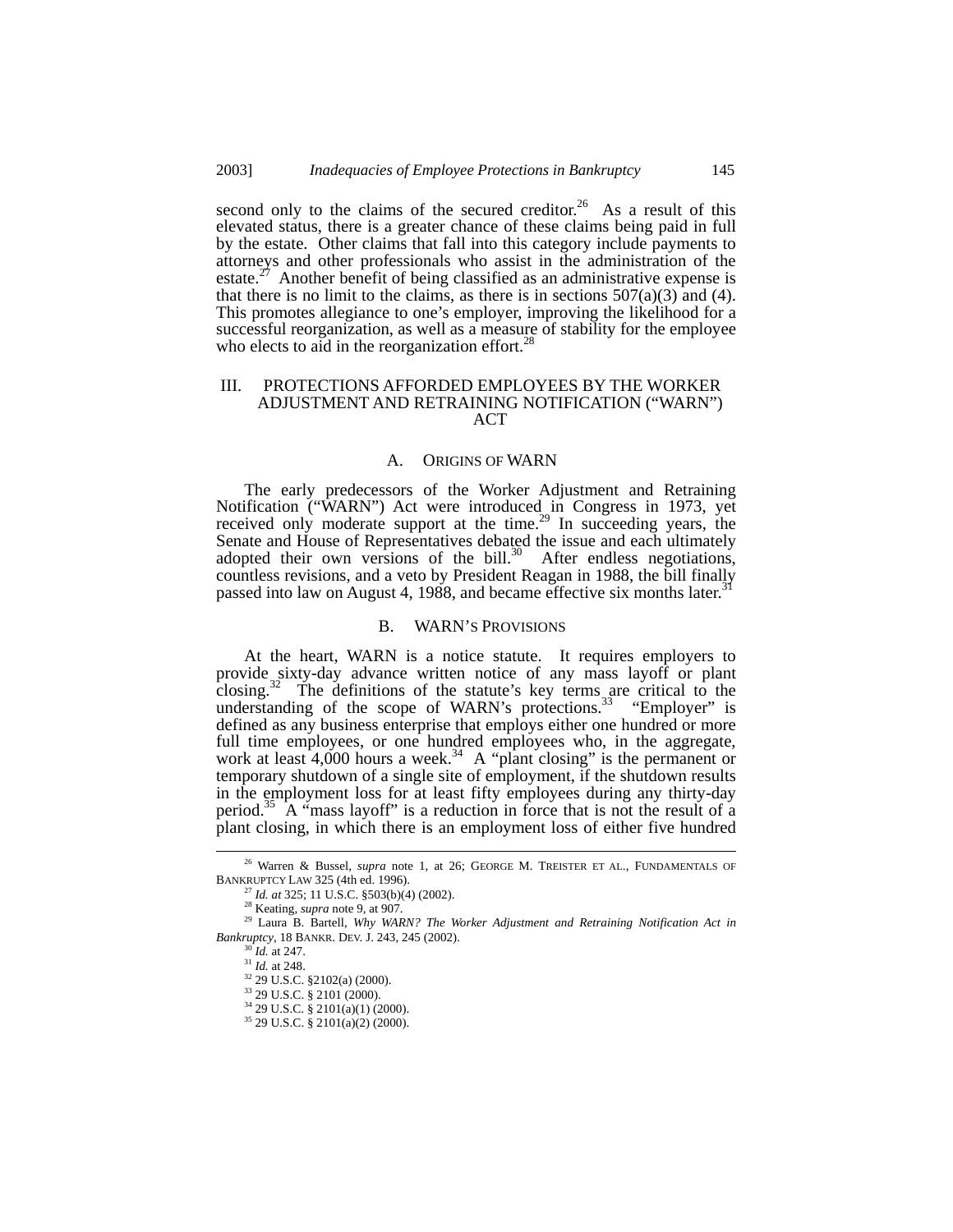employees, or at least fifty employees representing one third or more of the total workforce.<sup>[36](#page-5-0)</sup>

Despite the benefits provided by the WARN Act, the exceptions and exclusions proved to be vital to its ultimate passage.<sup>37</sup> The Act provides three exceptions where the mandatory sixty-day notification period can be reduced, or in some cases, eliminated all together.<sup>[38](#page-5-2)</sup>

The "faltering business" exception allows for the reduction of the mandatory sixty day notice if the employer meets certain statutory criteria. To take advantage of this defense, the employer must prove that at the date such notice would have been required under WARN: (1) the employer was actively seeking capital or business, which, (2) if obtained, would have enabled the employer to avoid or postpone the shutdown, and, (3) the employer reasonably and in good faith believed that giving the required notice would have prevented the employer from obtaining the capital or business it sought.<sup>3</sup>

A second exception permits fewer then sixty days notice if the closing or layoff is caused by business circumstances that were not reasonably foreseeable at the time such notice would have been required.<sup>40</sup> Despite extensive congressional debate as to the definition of "not reasonably foreseeable," Congress did not include specific qualifying events, thereby delegating this task to the courts.<sup>41</sup> Courts that have considered the issue have found three principle circumstances that would justify the lack of notice: (1) the loss of a major contract, (2) a government-ordered shutdown, or (3) sudden economic or financial changes.

The third exception to WARN liability applies to situations where a natural disaster causes a plant closing or mass layoff.<sup>43</sup> To date, no reported cases have expressly dealt with this issue.

#### C. DAMAGES FOR WARN VIOLATIONS

An employer failing to strictly comply with the notice requirements prescribed in the WARN Act is liable for damages. The statute itself provides its own enforcement mechanisms, regulating the remedies available to the aggrieved employee.<sup>44</sup> The statute is straightforward, calling for the payment of wages that would have been earned if the employee continued to work pursuant to the sixty day notice.<sup>45</sup> However, the amount and terms of any damages is cast in doubt when the employer is

<span id="page-5-0"></span> <sup>36 29</sup> U.S.C. § 2101(a)(3) (2000).

<span id="page-5-1"></span><sup>37</sup> Bartell, *supra* note 29, at 250.

<span id="page-5-2"></span><sup>38 29</sup> U.S.C. § 2102(b).

<span id="page-5-3"></span><sup>39 29</sup> U.S.C. § 2102(b)(1) (2000).

<span id="page-5-4"></span><sup>40 29</sup> U.S.C. § 2102(b)(2)(A) (2000).

<span id="page-5-5"></span>

<sup>41</sup> Sandra J. Mullings, *WARN: Judicial Treatment of Exceptions, Exclusions, and Excuses*, 39 Ariz L. Rev. 1209, 1243 (1997).

<sup>42</sup> Bartell, *supra* note 29, at 251.

<span id="page-5-7"></span><span id="page-5-6"></span><sup>43 29</sup> U.S.C. §2102(b)(2)(B) (2002).

<span id="page-5-8"></span><sup>44</sup> *See* 29 U.S.C. § 2104(a) (2002).

<span id="page-5-9"></span><sup>45</sup> *Id.*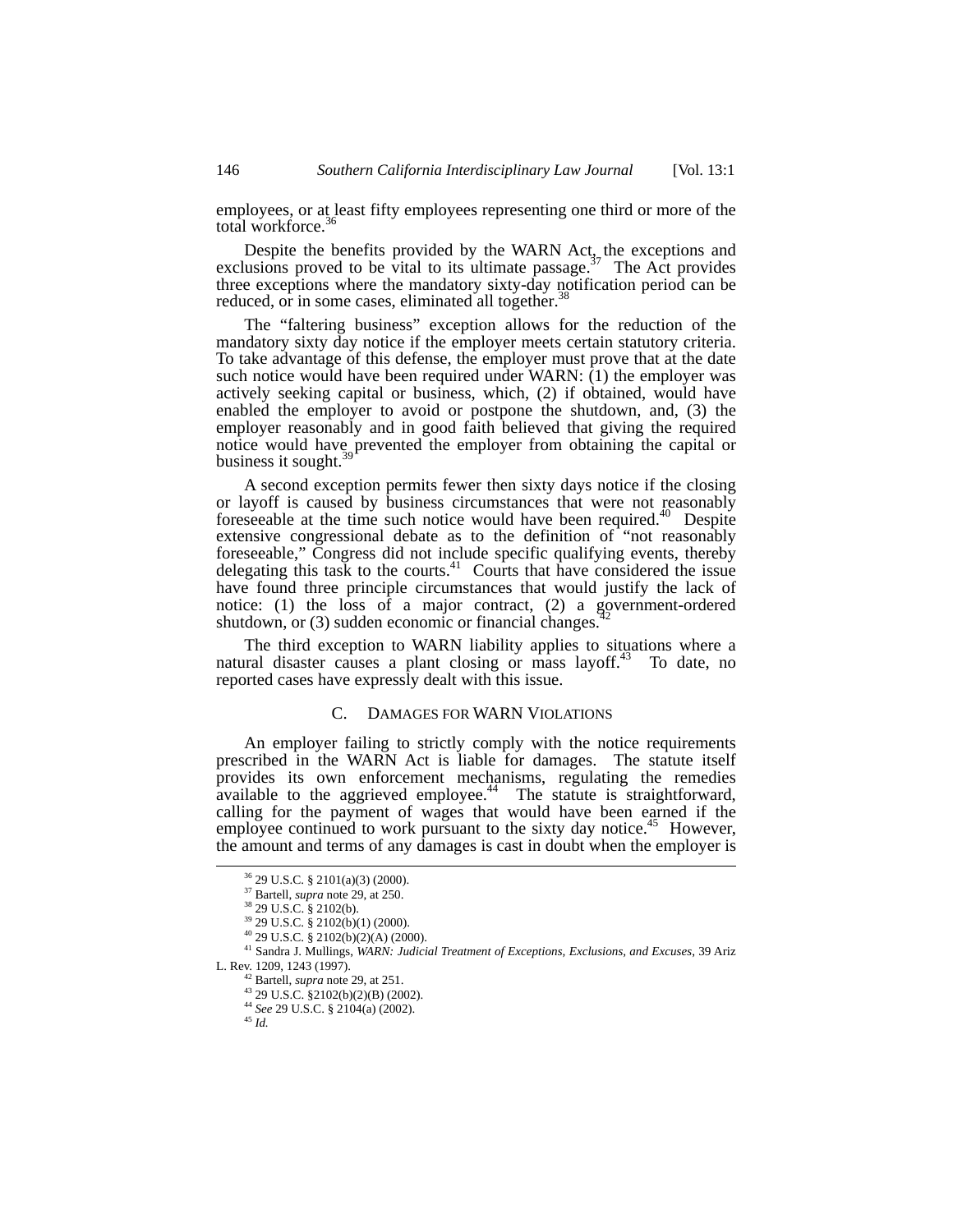in bankruptcy. Employee claims against the debtor for WARN violations are subject to different levels of priority depending on when the claims arose.[46](#page-6-0) When deciding where to affix liability, it is important to determine whether the violation of WARN, occurred pre or post petition.<sup>47</sup>

#### 1. *Pre-Petition Violation*

A pre-petition violation of WARN can occur in one of two ways. First, the employer can order a closing or layoff without the requisite notice and subsequently file for bankruptcy more than sixty days later. Alternatively, the employer may order the firing without notice and, within sixty days, file for bankruptcy protection.

When the filing of the bankruptcy occurs more then sixty days after the layoffs, damages are measured from the day of the firing and continue for sixty days. Any employee who did not receive the required notice would have a claim against the employer's bankruptcy estate. The claim would be entitled to section 507 priority to the extent that the violation occurred within ninety days of the bankruptcy filing. Any portion of the violation that occurred more than ninety days before the filing date would result in an unsecured claim against the estate.

When the bankruptcy follows within sixty days of the firing, the issue becomes more vexing. For example, suppose an employer closes a plant without notice and files for bankruptcy thirty days later. The differences between this situation and the previous one may be subtle, but they carry severe consequences. Had the employer complied with WARN, notice would have been given on the day the firing actually occurred, with the employee continuing to work for the next sixty days. The employee therefore would have earned thirty days of pre-petition wages, and another thirty days of post-petition wages. The thirty days pre-petition claim is entitled to priority under section  $507(a)(3)$  as back wages.<sup>48</sup> Such claims, however, would be subject to the \$4,650 limit imposed by section  $507(a)(3)$ . When the WARN claim is added to any unpaid wage claims or unpaid contribution claims, there is a possibility that the total claim will exceed \$4,650, leaving the employee with a general unsecured claim as to the amount in excess of the cap. Had the employee actually worked, the thirty days of post petition earnings would be viewed as a cost of administering the estate, and therefore subject to section 503 priority.<sup>49</sup> Hence, had the statute been strictly adhered to, the employee's claim would be bifurcated into the amount afforded section  $507(a)(3)$  priority and the amount entitled to section 503 priority. When the employer violated WARN, however, the same bifurcation would not occur. The thirty days representing the section  $507(a)(3)$  claim remains the same, but the thirty days post-petition claim, which would have been entitled to section 503

<span id="page-6-0"></span> <sup>46</sup> Bartell, *supra* note 29, at 257-58.

<span id="page-6-1"></span><sup>47</sup> *Id.*

<span id="page-6-2"></span><sup>48 11</sup> U.S.C. § 507(a)(3) (2002).

<span id="page-6-3"></span><sup>49 11</sup> U.S.C. §503(b)(1)(A) (2002).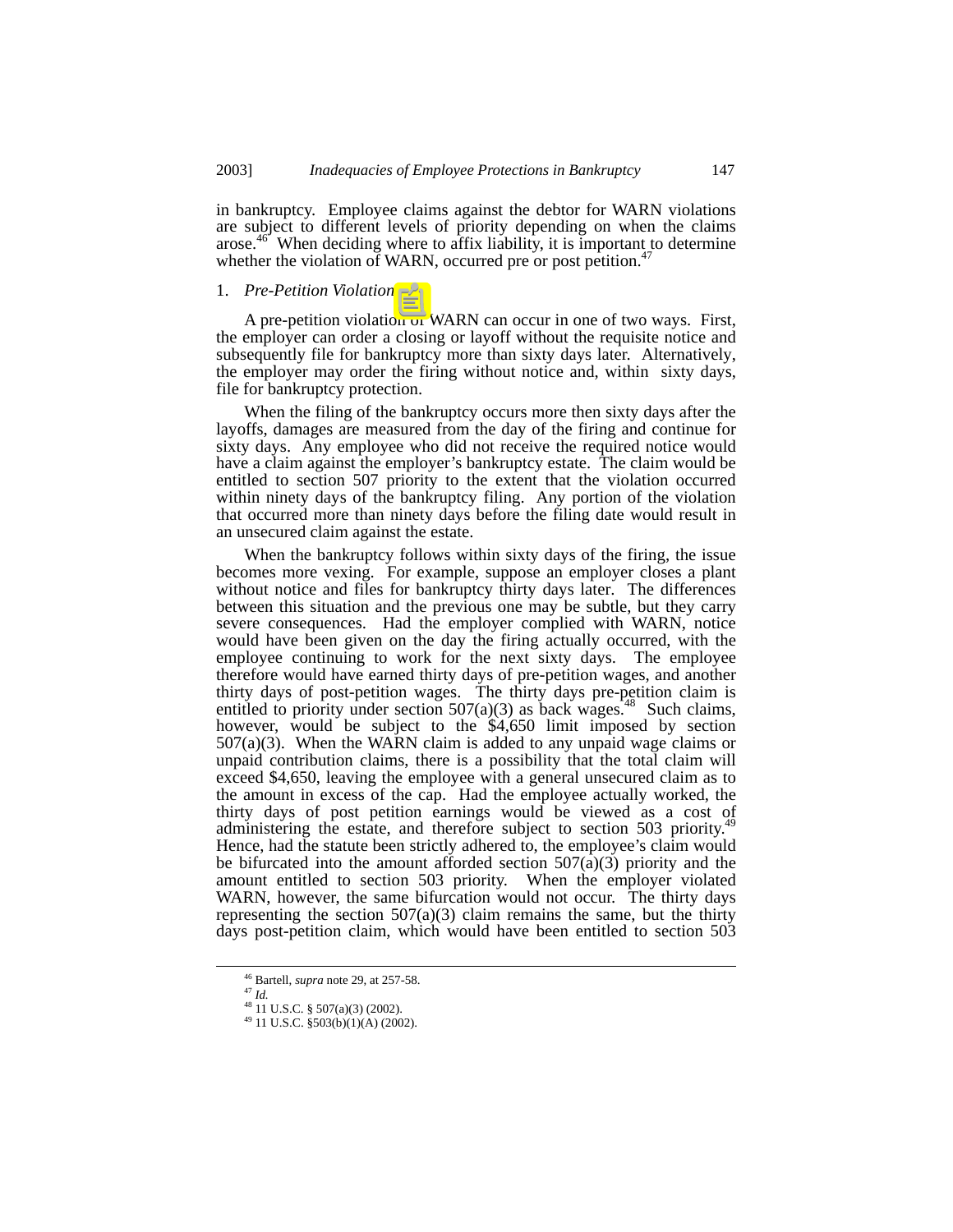priority is now reduced to section  $507(a)(3)$  priority status, further increasing the likelihood that the claim will exceed the \$4,650 cap. Courts have uniformly held that, because the employee did not actually work during this time, and therefore did not provide a benefit to the estate, the claim is not entitled to administrative priority.<sup>50</sup> The reduction in the priority status resulting from an intentional disregard for the WARN Act highlights one of the many conflicts that arise when WARN operates within the context of the Bankruptcy Code.

#### 2. *Post-Petition Violation*

While the operation of WARN violation claims subsequent to the filing of a bankruptcy petition are problematic, they are not as problematic as those associated with a pre-petition violation. A trustee in bankruptcy, or debtor in possession,  $51$  is subject to the requirements of WARN to the same extent as any other business. That is, if the business has the requisite number of employees and meets all other statutory prerequisites, the fact that the business is a reorganizing debtor does not absolve it of the WARN notification requirements.  $52$  There is, however, one circumstance in which a trustee will not be held liable for WARN violations. If the trustee is acting as a fiduciary "whose sole function in the bankruptcy process is to liquidate a failed business for the benefit of creditors . . . [he] is not operating a 'business enterprise' in the normal commercial sense" and is therefore not an "employer" required to give WARN notification.<sup>54</sup> This issue is more prominent in a business that files for bankruptcy under Chapter 7 of the Bankruptcy Code, often considered a straight liquidation,<sup>55</sup> than Chapter 11, which is designed for businesses' that are attempting to reorganize.<sup>56</sup> However, this issue becomes more difficult if the trustee, or debtor in possession, decides to forego the reorganization effort and liquidate the assets of the estate without converting the case to Chapter 7, as the Code allows.<sup>57</sup> Courts confronted with the problem of line drawing as to when the debtor in possession became a liquidating fiduciary, thereby eliminating their WARN liability, have searched for other indicators that would clarify whether or not the debtor in possession was operating the business or attempting to liquidate it altogether. Courts frequently evaluate the specific facts and circumstances of the case to make such a

<span id="page-7-6"></span><sup>56</sup> *Id.* at 17-19.

<span id="page-7-0"></span> <sup>50</sup> *In re* Kitty Hawk, Inc., 255 B.R. 428, 438 (N.D. Tex. 2000); *In re* Jamesway, 235 B.R. 329, 348 (S.D.N.Y. 1999) ("We have already determined that Jamesway's obligation to give WARN notice to all plaintiffs arose [before the bankruptcy petition was filed]. As such, the plaintiffs' damages claims are not entitled to priority under  $503(b)(1)(A)$  or  $507(a)(1)$  of the Bankruptcy Code."). <sup>51</sup> 11 U.S.C. §1101(1), 1107 (2002).

<span id="page-7-2"></span><span id="page-7-1"></span>

<sup>52</sup> Worker Adjustment and Retraining Notification, 54 Fed. Reg. 16,042, 16,045 (Apr. 20, 1989)[hereinafter *WARN*]; Bartell, *supra* note 29, at 270.

<span id="page-7-3"></span><sup>53</sup> *WARN, supra* note 52, at 16,045.

<span id="page-7-4"></span><sup>54</sup> *Id.*

<span id="page-7-5"></span><sup>55</sup> Treister, *supra* note 26, at 17.

<span id="page-7-7"></span><sup>57 11</sup> U.S.C. § 706 (2002).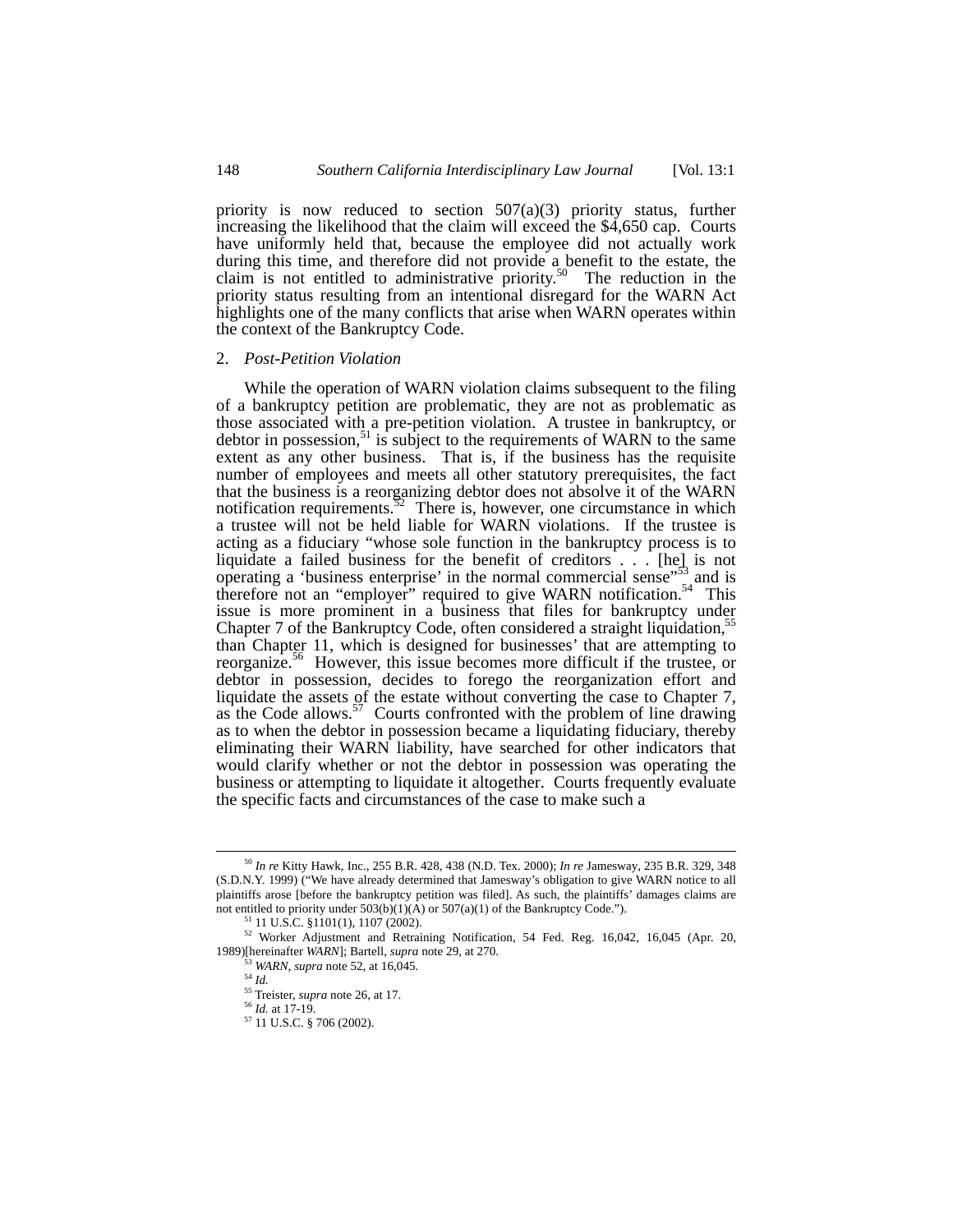determination.[58](#page-8-0) In *In re United Healthcare System, Inc.*, [59](#page-8-1) the court found that, because the debtor had surrendered its certificates of need to the state department of health and had released all patients immediately after the filing, it was not operating a business but was acting as a liquidating fiduciary, and was therefore not required to give WARN notification.<sup>[60](#page-8-2)</sup>

# IV. STATE MEASURES DESIGNED TO PROTECT EMPLOYEES

#### A. THE CALIFORNIA VERSION OF WARN

In an effort to supplement federal WARN protections, California recently enacted its own version of a worker notification and retraining law.<sup>61</sup> Recognizing that WARN only applied to large-scale labor changes, California lawmakers sought to enact a law that would govern smaller layoffs and plant closings because of the fact that incidents of labor restructuring that fall short of the threshold required to trigger WARN could still have devastating effects on a community. For example, for WARN protections to be triggered in the event of a mass layoff, either five hundred employees need to be affected, or fifty or more employees representing at least a third of the workforce need to be effected.<sup>62</sup> Thus, large corporations, with hundreds of thousands of employees, could layoff 499 workers without triggering WARN. The California legislature wanted to close this loophole to provide more protections to workers and their communities. While the California version closely mirrors its federal counterpart, the differences serve to broaden the applicability and scope of the required notice while greatly reducing the exceptions that are available under the federal law.

The California law lowers the threshold requirements for notification.<sup>63</sup> Labor changes that affect at least fifty employees trigger the notification requirements. Only businesses employing fewer then seventy-five Only businesses employing fewer then seventy-five employees are exempt from the notification requirements.<sup>[65](#page-8-7)</sup>

The exception provisions in the California statute differ greatly from those found in WARN. The California law does not allow for the forgiveness, or even a reduction, of notice as the result of unforeseen business circumstances. In fact, California only has one exception that is similar to the federal law: the faltering business exception.<sup>66</sup> Yet, even this single exception is shrouded with  $\overline{\text{limitations}}$ .<sup>67</sup> The structure of the

<span id="page-8-0"></span> <sup>58</sup> *See In re* Jamesway, 235 B.R. 329, 342-43 (S.D.N.Y. 1999).

<span id="page-8-1"></span><sup>59</sup> *In re* United Healthcare Systems, Inc., 200 F. 3d 170, 178 (3d Cir. 1999).

<span id="page-8-2"></span><sup>60</sup> *Id.* at 178.

<span id="page-8-3"></span><sup>&</sup>lt;sup>61</sup> CAL. LAB. CODE §§ 1400-08 (West 2003).<br><sup>62</sup> See supra note 36 and accompanying text.

<span id="page-8-4"></span>

<span id="page-8-5"></span><sup>&</sup>lt;sup>63</sup> CAL. LAB. CODE § 1400(d) (West 2003).

<span id="page-8-6"></span><sup>64</sup> *Id.*

<span id="page-8-7"></span><sup>65</sup> CAL. LAB. CODE*.* § 1400(a) (West 2003).

<span id="page-8-8"></span><sup>66</sup> *See* CAL. LAB. CODE § 1402.5 (West 2003).

<span id="page-8-9"></span><sup>67</sup> *Id.*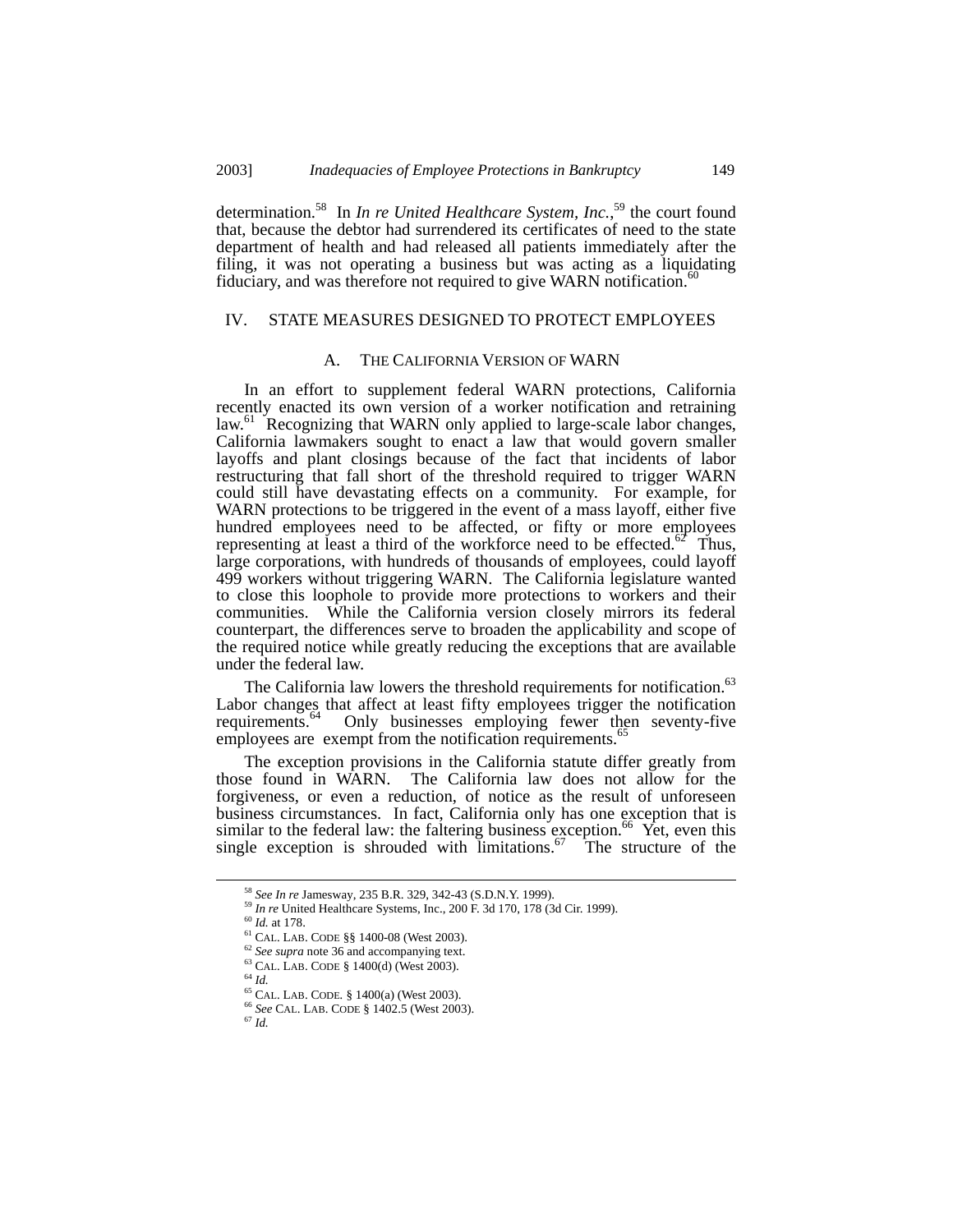exception looks similar to its federal counterpart, requiring evidence of the ongoing search for capital, the consequences of receiving the capital, and the likely detrimental effect on continued success of the business if notice had been provided.<sup>68</sup> However, an exception to the exception is found in section  $1402.5(d)$ , which prohibits the use of the exception when the required notice is triggered by a mass layoff.<sup>69</sup> Since the statute only governs layoffs, relocations, and terminations, the limitation found in section 1402.5(d) severely limits the applicability of the exception, thereby making the notification requirements all the more potent.

The damages allowed under the California law are very similar to those that are permitted under WARN. An employer is liable to each employee for wages that the employee would have been entitled to, had the employment not been lost, for up to a maximum of sixty days.<sup>70</sup> An employer is also subject to civil suits to establish liability with a maximum penalty of \$500 for each day of violation.<sup>71</sup> The prevailing employee may also be awarded attorney's fees in such a suit.<sup>[72](#page-9-4)</sup>

The California worker notification statue has only been effective since January 2003. There has yet to be any court to interpret and apply the statute to an actual case, much less a bankruptcy case. However, the language of the statute substantially broadens the duties of the employer attempting to downsize its workforce. There is no doubt that the statute will come under attack for some of the very reasons WARN has been criticized.

# B. STATE LIEN STATUTES

Long before there was WARN, or any comparable state counterpart, the legislatures of various states enacted laws designed to protect the interests of employees by granting liens on the assets of their employers for any unpaid wages. While some of these statutes have been repealed, many are still enforceable.<sup>73</sup> Since their passage, these statutes have resulted in substantial amounts of litigation. The central issue in the majority of these cases is the validity of these statutes and the relative priority of the liens created by them.<sup>74</sup> Employees have sought to utilize their statutorilycreated liens to assert claims against their employers that are superior to the claims of a pre-existing mortgage or similar security interest. In other

<span id="page-9-0"></span><sup>&</sup>lt;sup>68</sup> CAL. LAB. CODE § 1402.5(a)(1)-(3) (West 2003). <sup>69</sup> CAL. LAB. CODE § 1402.5(d) (West 2003).

<span id="page-9-1"></span>

<span id="page-9-2"></span><sup>70</sup> CAL. LAB. CODE § 1402(b) (West 2003).

<span id="page-9-3"></span><sup>71</sup> CAL. LAB. CODE § 1403 (West 2003).

<span id="page-9-5"></span><span id="page-9-4"></span><sup>72</sup> CAL. LAB. CODE*.* § 1404 (West 2003).

<sup>73</sup> *See generally* KAN. STAT. ANN. § 44-312 (2001); KY. REV. STAT. ANN. § 376.150 (2002); WASH. REV. CODE § 60.24.020 (2003); CAL. CIV. PROC. CODE § 1205 (Deering 2001); DEL. CODE ANN. tit. 8, § 300 (2001).

<span id="page-9-6"></span><sup>74</sup> *See* Seymour v. Berg, 81 N.E. 339 (Ill. 1907); W.E. Chapman v. A.H. Averill Machinery Company, 152 P. 573 (Idaho 1915); Wimberly v. Mayberry & Co*.*, 10 So. 157, 158-60 (Ala. 1891); Warren v. Sohn, 13 N.E. 863, 868 (Ind. 1887); Pierce v. Blair, 149 N.E. 560, 562-63 (Ind. 1925); Abraham Crosky *v.* Northwestern Mfg*.* Co*.*, 48 Ill. 48, 483-85 (1868).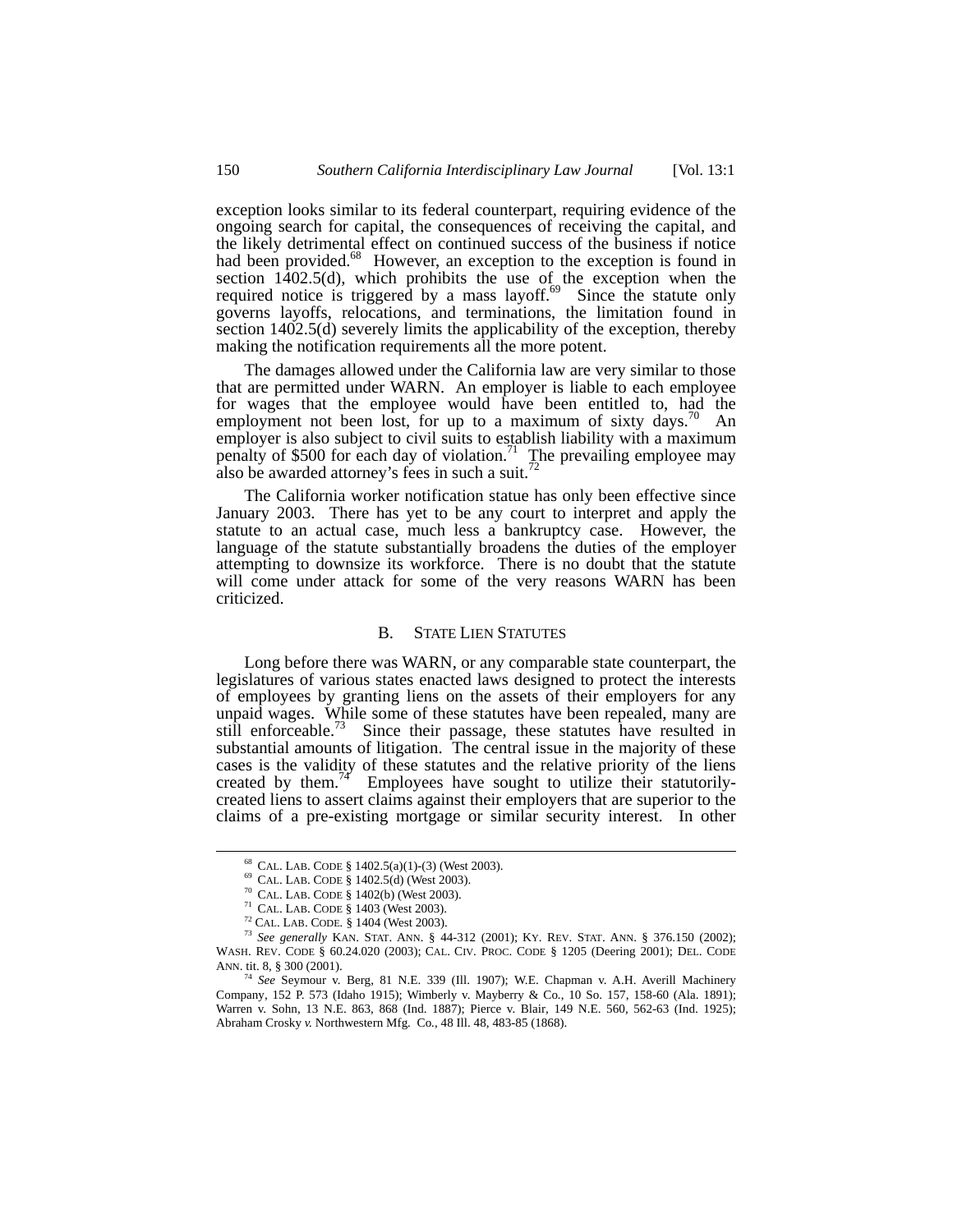words, they desire to usurp the highest level of priority from other secured creditors.<sup>15</sup> Rulings have turned on whether the court views the statute in question as one that creates a true lien in favor of employees or one that merely gives employees a preference among the employer's unsecured claims.<sup>76</sup> However, even among the courts that have found that a statutory lien was created, no uniform definition about the scope of the lien has been provided. [77](#page-10-2)

## 1. *Statute Creates a Preference*

A number of courts have held that state statutes attempting to prioritize employee claims over those of the secured creditors create preference in favor of employees, but not a lien.<sup>78</sup> In *First National Bank v. Family Medicine*<sup>[79](#page-10-4)</sup> the court justified this holding by citing instances where the legislature expressly created a statutory lien intended to be preferred to any prior lien.<sup>80</sup> The court found that, in the absence of such express language in the statute, the court should not assume the legislature intended to grant such a lien.<sup>[81](#page-10-6)</sup> Similarly, a California court held that a California lien statute $82$  cannot impair the rights afforded to creditors by way of contract liens, unless the statutes' language clearly indicates an intention to do so.<sup>8</sup> The court further found that the California statute creates a preference in favor of wage claimants, but the preference only affords these claimants priority over the unencumbered assets of the estate.<sup>8</sup>

#### 2. *Statute Creates a Lien*

Some courts that have found that employee preference statutes do create a lien in favor of the employee have differed as to the scope of that lien.<sup>85</sup> Courts have treated such liens in one of three ways: (1) the lien is completely superior to those of secured creditors,  $86$  (2) the lien is partially superior to that of the secured creditor,  $87$  or (3) the lien, while recognized by the court, is nevertheless subordinate to the liens of preexisting secured creditors.<sup>88</sup>

<span id="page-10-6"></span><span id="page-10-5"></span><sup>81</sup> *Id.*

<span id="page-10-7"></span>82 CAL. CIV. PROC. CODE § 1205 (Deering 2001).

<span id="page-10-8"></span><sup>83</sup> *T.H. Mastin*, 2 F. Supp at 608.

<span id="page-10-10"></span><span id="page-10-9"></span><sup>84</sup> *Id.*

<sup>86</sup> *See* Graham v. Magann Fawke Lumber Co., 80 S.W. 799, 800 (1904); *Warren*, 13 N.E. at 868- 69; *Pierce*, 149 N.E. at 563; *W.E. Chapman*, 152 P. at 575.

<span id="page-10-11"></span><sup>87</sup> *See Wimberly*, 10 So. at 162-64.

<span id="page-10-1"></span><span id="page-10-0"></span> <sup>75</sup> *See* T.H. Mastin & Co. v. Pickering Lumber Co., 2 F. Supp 605, 608 (9th Cir. 1933).

<sup>76</sup> *Id. See also Seymour*, 81 N.E. at 342; Myzer v. Emark Corp., 53 Cal Rptr. 2d 60 (Cal. Ct. App. 1996).

<span id="page-10-2"></span><sup>77</sup> *Wimberly*, 10 So. at 162-64; *Croskey*, 48 Ill. at 483.

<span id="page-10-4"></span><span id="page-10-3"></span><sup>78</sup> *See T.H. Mastin*, 2 F. Supp at 608; *Seymour*, 81 N.E. at 342.

<sup>79</sup> First Nat'l Bank of Med. Lodge v. Family Med. Clinic of Med. Lodge, 798 P. 2d 519 (Kan. Ct. App. 1990).

<sup>80</sup> *Id.* at 520.

<sup>85</sup> *Compare* Myzer v. Emark Corp*.*, 53 Cal Rptr. 2d 60 (Cal. Ct. App. 1996), *and Warren*, 13 N.E. at 868-69, *with Wimberly*, 10 So. at 162-64, *and Croskey*, 48 Ill. at 485.

<span id="page-10-13"></span><span id="page-10-12"></span><sup>88</sup> Crandell v. Cooper, 62 Mo. 478, 479-81 (1876).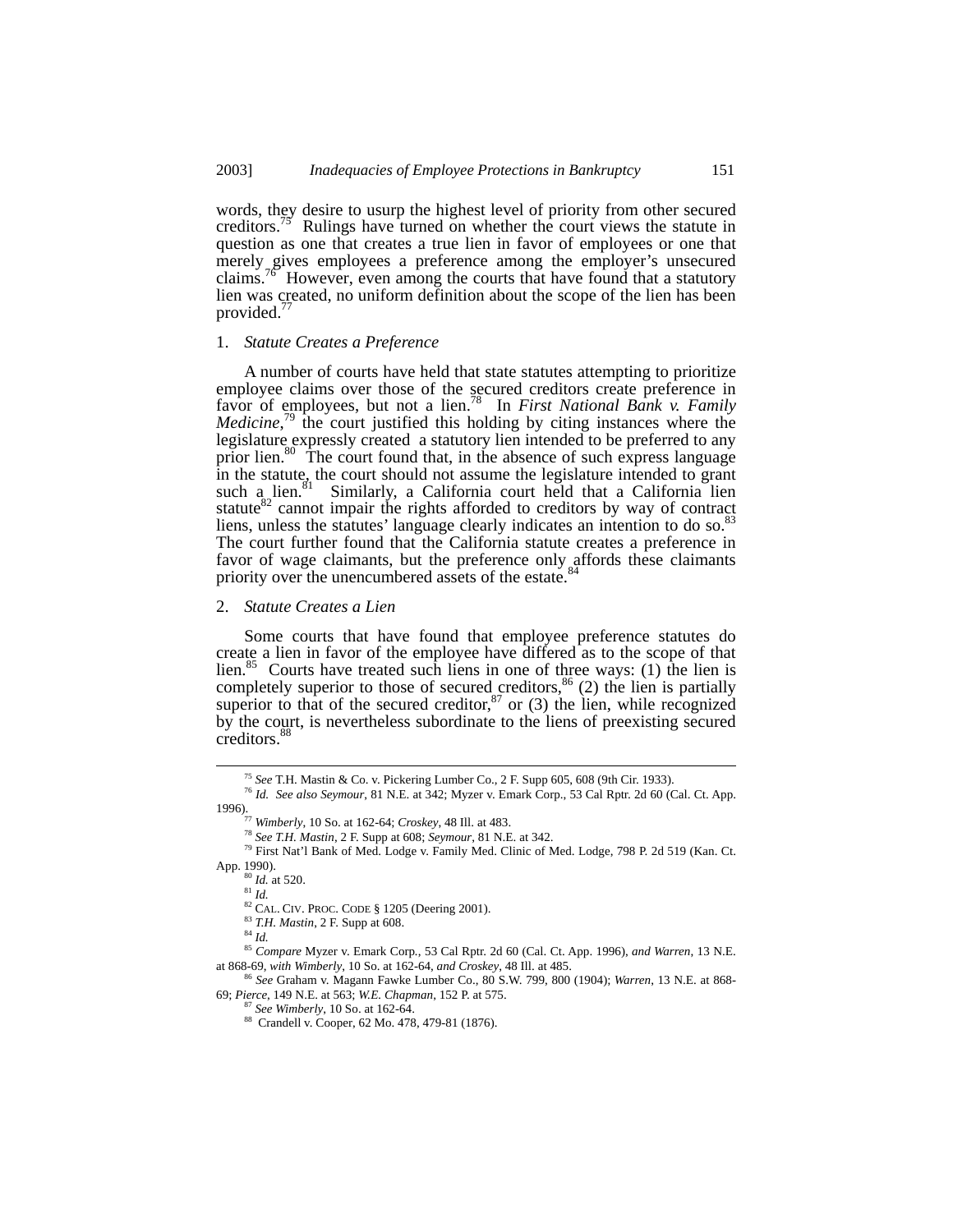Courts that have granted employee liens absolute supremacy over preexisting liens cite various rationales for so holding. Many courts look to the fact that the statutes authorizing the prioritization of employee liens were in force at the time the security interest was created.<sup>89</sup> The timing factor becomes important because some courts view these statutory provisions "entered into and form[ing] a part of such mortgages,["90](#page-11-1) and that "[mortgagees] acquired their mortgage liens on the mortgaged property subject to such statutory liens as might thereafter, in the vicissitudes of the mortgagor's business, attach to such property for work and labor preformed."[91](#page-11-2)

Some courts faced with a lien priority statute in favor of employees have been more reluctant to grant the employee outright superiority and have instead chosen a more limited approach. In *Wimberly v. Mayberry & Co.*, [92](#page-11-3) the Supreme Court of Alabama held that the priority of the employee lien created by the state statute is dependant on several factors, including the type of work performed by the employee and the value of that work.<sup>9</sup> The court found that when a laborer undertakes a project upon land with an existing lien, the subsequent lien that arises by operation of the state statute upon non-payment of the laborer cannot take priority over the existing lien.<sup>94</sup> However, the court did grant superior status to the laborer whose work product increased the value of the property in excess of the value of the pre-existing lien.<sup>95</sup> Thus, if, upon the commencement of work on a piece of property, the value of the existing land hypothetically was \$10,000, and after the work was completed, and as a result of said work, the value of the land was \$15,000, the laborer's lien would have priority with respect to the increased value, or \$5,000.

While most of the above cases are removed from the bankruptcy context, they are helpful because they address the fundamental issue of lien priority when preexisting encumbrances conflict with state lien laws. The rationales and reasoning cited in these cases are likely to influence courts in the future when they are forced to address the issue of state lien statutes in favor of employees of a bankrupt business. However, it can hardly be said that these cases form a uniform set of precedents that guides the hand of the bankruptcy court faced with these issues. Indeed, the diversity of the rulings leaves no doubt that courts considering the issue could base a ruling on any of a host of rationales.

<span id="page-11-0"></span> <sup>89</sup> *See Graham*, 80 S.W. at 800; *Warren*, 13 N.E. at 868.

<span id="page-11-1"></span><sup>90</sup> *Warren*, 13 N.E. at 868.

<span id="page-11-2"></span><sup>91</sup> *Id.*

<span id="page-11-3"></span><sup>92</sup> *Wimberly*, 10 So. at 157.

<span id="page-11-4"></span><sup>93</sup> *Id.* at 162-64.

<span id="page-11-5"></span><sup>94</sup> *See id.*

<span id="page-11-6"></span><sup>95</sup> *See id.*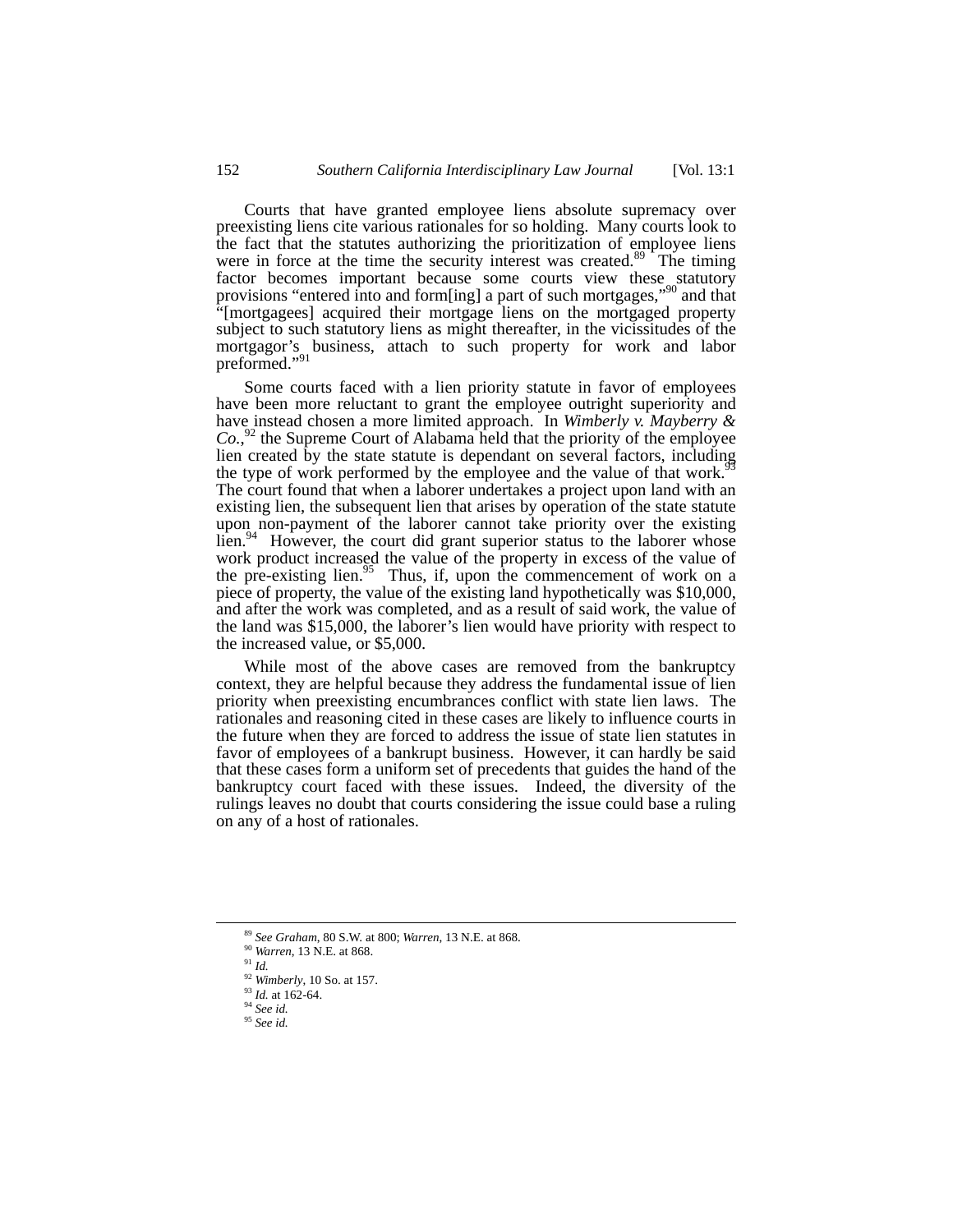# C. POLICY CONSIDERATIONS: WHO IS IN THE BEST POSITION TO WITHSTAND THE LOSS

Courts are often faced with the arduous task of picking a loser between two innocent parties. A court will encounter such a scenario in a bankruptcy case when determining the relative lien priority between the employee and the secured creditor. Balancing the equities and considering the public policy undertones of a case can often guide the court toward its ruling.<sup>96</sup> Courts can be faced with the proposition of determining whether the employee or the secured creditor is in the best position to withstand the loss of payment due to bankruptcy. It is an understatement to say that such an undertaking is problematic.

Secured creditors are vital to the operation of a business. They provide capital for expansion efforts, money to sustain the business in difficult times, or even the necessary funds for a merger with, or acquisition of, another company. But this service does not come without cost. Usually the lender will only lend money if the borrower grants the lender a security interest in the property of the borrower, which serves as the collateral for the loan. Most commonly, this security interest takes the form of a lien. As the name implies the security interest "secures" the debt, and if necessary can be seized and sold to repay the debt.

A finding that an employee's lien is superior to that of the secured creditor would not be unduly detrimental. The standard lien on real property is always vulnerable to being subordinated by a tax lien. Mortgagees are aware of this possibility and consider it when determining the risk of a loan. They are very capable of assessing this risk and modifying the terms of the loan accordingly. Granting employee liens the same priming effect that tax liens have would not only greatly benefit the employees, but also would only slightly modify the practices of lenders, as they would be required to make one more risk determination before setting the terms of the loan.

Secured creditors enjoy a great deal of bargaining power when negotiating the terms of their loans,  $97$  and because of this power, they are capable of factoring in the increased risk of superior employee liens and dictate their loan terms accordingly. Lenders control the LTV (loan to value) ratio of loans. A lender fearful of another lien coming into existence in the future that would trump their security could make adjustments to the LTV ratio, requiring more collateral for a loan, thereby leaving a larger equity cushion between the debt and value of the collateral in the event that a superior lien was asserted. A second possible precautionary measure creditors could employ is to require borrowers to finance an independent impound account that will hold sufficient funds to pay any employees trying to assert an employee lien. Impound accounts, which are fairly common in real estate practice, guarantee money is available should

<span id="page-12-0"></span> <sup>96</sup> *See* Ware v. Hamilton Brown Shoe Co., 9 So. 136, 138 (1891).

<span id="page-12-1"></span><sup>97</sup> *See* Warren & Bussel, *supra* note 1, at 115.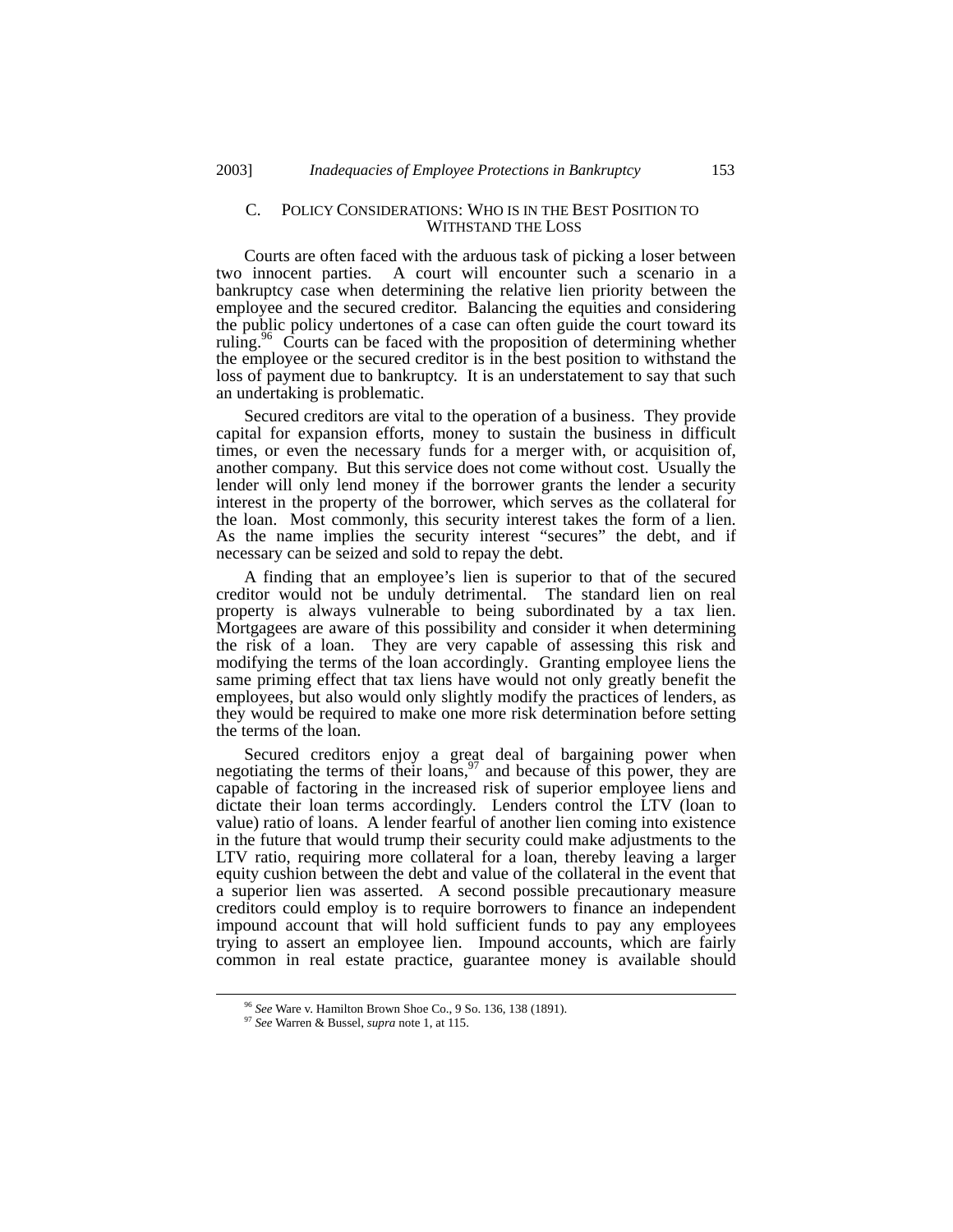unforeseen circumstances arise. While the maintenance and structure of such an account would need to be carefully constructed, this would allow the secured creditor a measure of protection against the uncertain future.

Employees, like secured creditors, are essential to the success of a business.<sup>98</sup> However, the necessity is a two-way street. Businesses and, hence, jobs are crucial to the well being of the employee. A secured creditor may be capable of enduring the bankruptcy, and subsequent loss of money, of a borrower better than an employee can withstand the bankruptcy, and subsequent loss of income, of an employer. Whereas lenders have all the power in negotiating the terms of their loans, employees have little input regarding the terms of their employment contracts. Another reason for shifting the risk of loss to the secured creditor is because of their strong ability to assess risk. Lenders are in the business of gauging risk and charging for it. Employees generally do not assess the financial stability of their employer on a regular basis.

The notion that employees represent a unique class, entitled to special protections, is not novel. The protections provided by section 507 of the Bankruptcy Code reflect the view that employees need to be given special consideration. State laws also reflect this ideal as many states have enacted laws that specifically make it illegal to bounce a check to an employee.<sup>99</sup> This further indicates the legislative acknowledgement that employees have unique and fragile interests that are entitled to exceptional protections.

Determining the "better" party to bear the loss in the event of a bankruptcy is a difficult undertaking. It requires an inquiry into the particular aspects of the case, public policy, and the precedents of the jurisdiction. While secured creditors appear to be in the best position to bear the loss, courts may be reluctant to interfere with the deal that creditors negotiated. Due to these competing ideals, employees cannot be assured that they will be protected in the event of the bankruptcy of their employer. In order to provide such protection, Congress must address these issues and outline clear and concrete protections that employees can count on.

## V. COLLECTIVE BARGAINING AGREEMENTS

Collective bargaining agreements play a large role in labor relations. As many factions of today's workforce are unionized, the treatment of collective bargaining agreements in bankruptcy is of considerable importance to employees. A collective bargaining agreement is essentially a contract entered into between the management and the workforce of a company. Issues such as working conditions, medical benefits, wages, and the number of hours in the workweek can all be laid out in a collective bargaining agreement. Despite their frequent appearance in Chapter 11

<span id="page-13-1"></span><span id="page-13-0"></span> <sup>98</sup> *See* Keating, *supra* note 9.

<sup>99</sup> *See* NEV. REV. STAT. 205.100 (2002); MISS. CODE ANN. § 71-1-39 (2003); FLA. STAT. ANN. § 448.24 (West 2002); CAL. LAB. CODE § 212 (Deering 2002).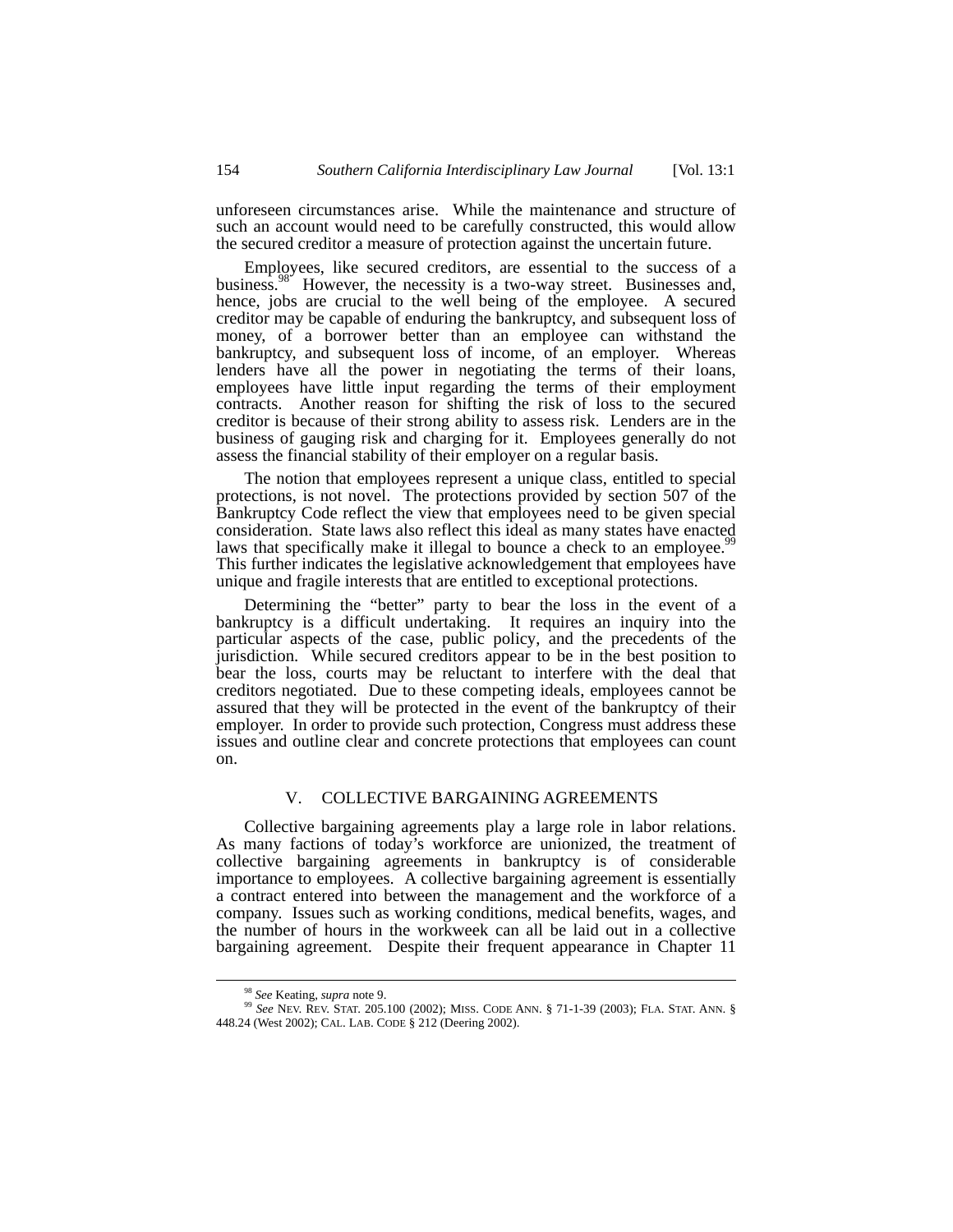bankruptcies, the original Bankruptcy Code contained no provisions expressly dealing with collective bargaining agreements.<sup>100</sup> It was not until 1984, after the Supreme Court had ruled on the issue, that Congress finally enacted a provision specially addressing collective bargaining agreements in the bankruptcy context.<sup>[101](#page-14-1)</sup>

## A. TREATMENT OF COLLECTIVE BARGAINING AGREEMENTS BEFORE SECTION 1113

Prior to the enactment of section 1113, bankruptcy courts uniformly viewed collective bargaining agreements as executory contracts. However, courts did differ as to the standard to apply when determining whether or not to permit their rejection. Bankruptcy Code section 365 prescribes how executory contracts and unexpired leases are to be dealt with.[102](#page-14-2) While the term "executory contract" is not defined anywhere in the Code, courts have widely accepted the definition first articulated by Vern Countryman.<sup>10</sup> According to Countryman, an executory contract is "a contract under which the obligation[s] of both the bankrupt and the other party to the contract are so far unperformed that the failure of either to complete performance would constitute a material breach excusing the performance of the other."<sup>104</sup> Section 365 articulates the procedure for rejecting an executory contract. To reject a contract, the debtor must satisfy the business judgment standard, by convincing the bankruptcy court that rejection of the contract is in the best business interest of the debtor. If the debtor is successful, the contract can be rejected, usually leaving the non-debtor party to the contract with a pre-petition unsecured claim against the estate. Prior to 1984, bankruptcy courts had no trouble determining that an unexpired collective bargaining agreement was an executory contract, and therefore subject to section 365. However, federal circuit court decisions varied on whether or not the debtor needed to establish a higher burden when attempting to reject a collective bargaining agreement opposed to any other type of executory contract. Some courts held that a collective bargaining agreement could only be rejected if such action was necessary to avoid liquidation.<sup>105</sup> Others, meanwhile, held that a debtor could reject a collective bargaining agreement if the court, after balancing the equities of the case, determines that rejection is appropriate in light of the circumstances surrounding the case.<sup>106</sup> In was in light if this disparity that the Supreme Court heard In was in light if this disparity that the Supreme Court heard *National Labor Relations Board v. Bildisco & Bildisco* ("*Bildisco*").<sup>1</sup>

103 Vern Countryman, *Executory Contracts in Bankruptcy, Part I*, 57 MINN. L. REV. 439, 460 (1972).

105 Daniel Keating, *The Continuing Puzzle of Collective Bargaining Agreements in Bankruptcy*, 35 WM. & MARY L. REV. 503, 508-09 (1994).

 <sup>100</sup> *See* Stephen S. Ritchey, *Rejection of Collective Bargaining Agreements: Section 1113,*<sup>4</sup> BANKR. DEV. J. 171 (1987).

<span id="page-14-2"></span><span id="page-14-1"></span><span id="page-14-0"></span><sup>101 11</sup> U.S.C. § 1113 (2002).

<span id="page-14-3"></span> $^{102}$  11 U.S.C. § 365 (2002).

<span id="page-14-4"></span><sup>104</sup> *Id.*

<span id="page-14-6"></span><span id="page-14-5"></span><sup>106</sup> *Id.*

<span id="page-14-7"></span><sup>107</sup> *NLRB v. Bildisco & Bildisco*, 465 U.S. 513 (1984).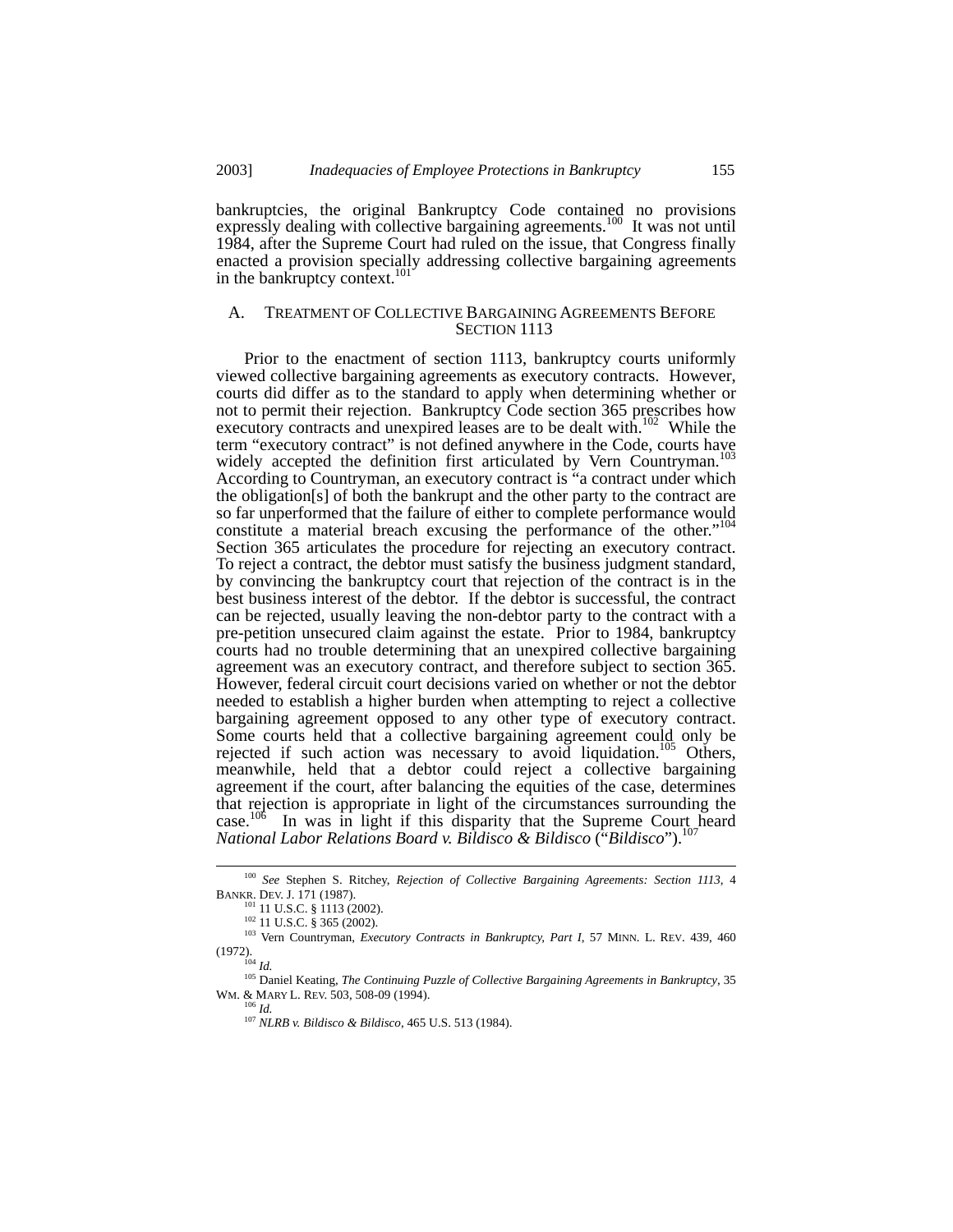#### B. NATIONAL LABOR RELATIONS BOARD V. BILDISCO & BILDISCO

The Supreme Court granted cert in *Bildisco* to resolve a conflict between the Third and Second Circuits regarding the rejection of collective bargaining agreements in the process of a Chapter 11 Reorganization. A unanimous Court held that collective bargaining agreements are executory contracts, and are therefore subject to section 365.<sup>108</sup> The Court further held that in order to validly reject a collective bargaining agreement, the debtor must meet a burden higher than the usual business judgment test, but lower than the "necessary to avoid liquidation" standard.<sup>109</sup> The Court adopted a "balance the equities" standard, which required an analysis of the circumstances implicated by the particular case. [110](#page-15-2) The collective bargaining agreement could be rejected if the bankruptcy court found that the equities involved favored rejection:<sup>[111](#page-15-3)</sup>

> The Bankruptcy Court must consider the likelihood and consequences of liquidation for the debtor absent rejection, the reduced value of the creditors' claims that would follow from affirmance and the hardship that would impose on them, and the impact of rejection on the employees. In striking the balance, the Bankruptcy Court must consider not only the degree of hardship faced by each party, but also any qualitative differences between the types of hardship each may face.<sup>[112](#page-15-4)</sup>

The decision in *Bildisco* was initially seen as a victory for debtors and a crushing defeat for organized labor, making it easier to reject a collective bargaining agreement in the course of a bankruptcy.<sup>113</sup> But the perceived victory was short-lived. Soon after the *Bildisco* decision, and after intense lobbying from labor leaders, Congress enacted Bankruptcy Code section 1113, substantially modifying the rule handed down in *Bildisco.*[114](#page-15-6)

#### C. THE CONGRESSIONAL RESPONSE TO *BILDISCO*: SECTION 1113

The congressional response to *Bildisco* was immediate. On the same day the court handed down the *Bildisco* opinion, the first version of section 1113 was also introduced in the Senate<sup>115</sup> — its purpose being to overturn the court's decision in *Bildisco*. According to Senator Edward Kennedy, the purpose of the new law was "to overturn the *Bildisco* decision which ha<sup>[d]</sup> given the trustee all but unlimited discretionary power to repudiate labor contracts and to substitute a rule of law that encourage[d] the parties

<span id="page-15-0"></span> <sup>108</sup> *Id.* at 521-22.

<span id="page-15-1"></span><sup>109</sup> *Id.* at 523-26.

<span id="page-15-2"></span><sup>110</sup> *Id.* at 527.

<span id="page-15-3"></span><sup>111</sup> *Id.*

<span id="page-15-5"></span><span id="page-15-4"></span><sup>112</sup> *Id.*

<sup>113</sup> Carlos J. Cuevas, *Necessary Modifications and Section 1113 of the Bankruptcy Code: A Search for the Substantive Standard for Modification of a Collective Bargaining Agreement in a Corporate Reorganization,* 64 AM. BANKR. L.J. 133, 160-61 (1990).

<span id="page-15-6"></span> $\int_{114}^{114}$  *Id.* at 162-63.

<span id="page-15-7"></span><sup>115</sup> Keating, *supra* note 9, at 504 n.2.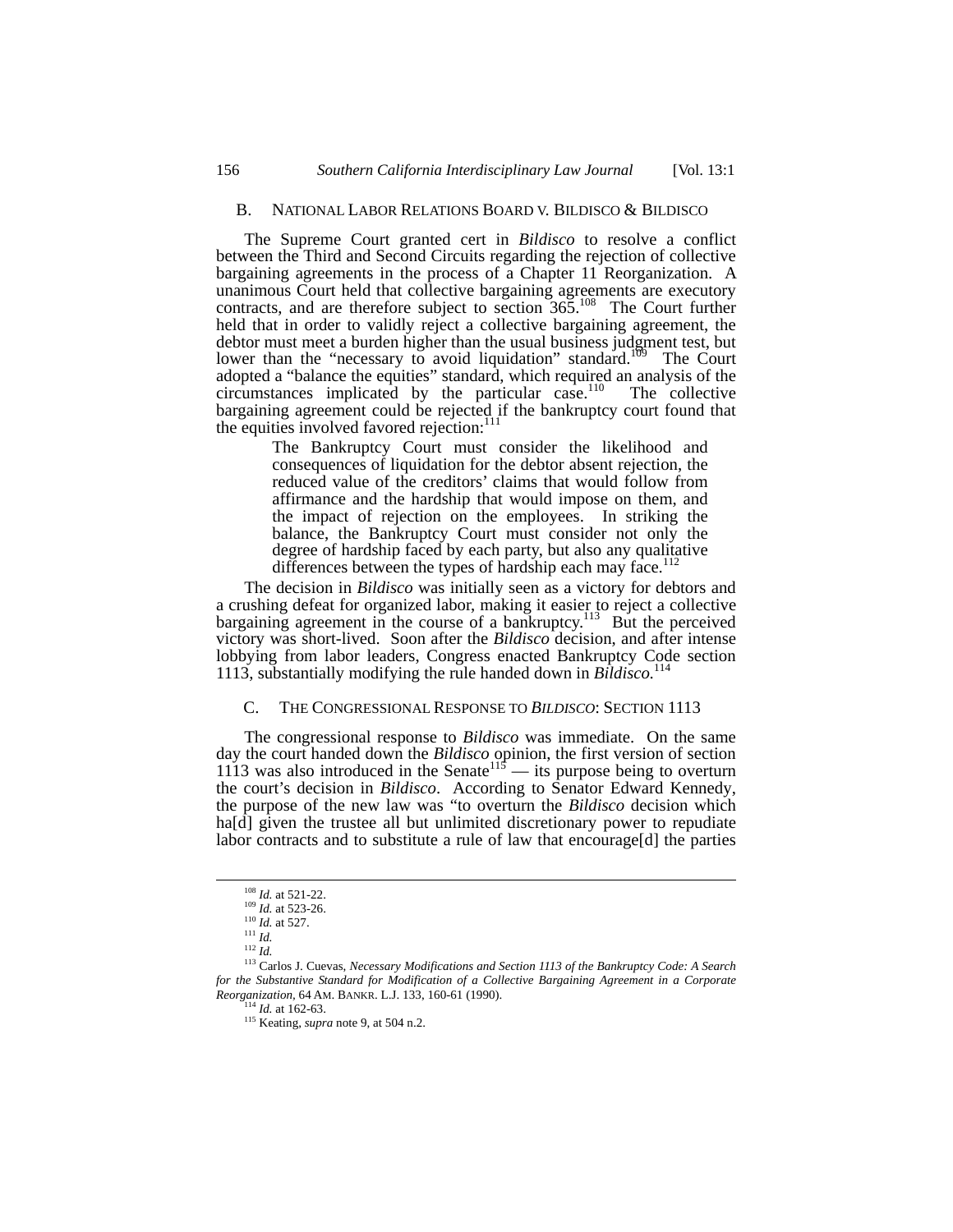to solve their mutual problems through the collective bargaining process."<sup>[116](#page-16-0)</sup>

Section 1113 can be broken down into two main components: (1) the requirements placed upon the debtor, and (2) the standard the court is to use in determining whether to allow the rejection of the collective bargaining agreement.<sup>[117](#page-16-1)</sup> The debtor must satisfy these two requirements before the court will consider approving the rejection of the collective bargaining agreement. More specifically, the debtor must first provide the authorized employee representative with a proposal for changes that are necessary if the reorganization is to be successful.<sup>118</sup> Next, the debtor must meet and confer with the employee representative in a good faith attempt to reach a mutually satisfactory compromise.<sup>119</sup> Once the debtor satisfies these criteria and if a mutual compromise is not reached, the court will determine if rejection is proper. Thus, the court may approve the rejection only if: (a) the debtor has made a proposal that satisfies the above requirements, (b) the employee representative rejected the proposal without good cause, and (c) the balance of the equities clearly favors the rejection of the collective bargaining agreement.<sup>[120](#page-16-4)</sup>

#### 1. *Debtor's Duty*

By the terms of section  $1113(b)(1)(A)$ , the debtor's proposal must satisfy three criteria. First, it must be based "on the most complete and reliable information available at the time of such proposal."<sup>121</sup> Second, it must "[provide] for those necessary modifications in the employee's benefits and protections that are necessary to permit the reorganization of the debtor[.]<sup>",122</sup> Third, it must assure "that all creditors, the debtor and all of the effected perties are tracted fairly and equitably  $v^{123}$  $v^{123}$  $v^{123}$ of the affected parties are treated fairly and equitably."<sup>12</sup>

While the first requirement is self-explanatory and not the source of any significant controversy, the second element has been the source of extensive litigation, as it is of critical importance to organized labor. Unions fear that the debtor may try to use this provision to alter terms of the collective bargaining agreement, not because it is necessary for the reorganization, but because the terms are unfavorable to the debtor. Legislatures, while acknowledging this possibility, felt that the language of the provision would guard against such action.

<span id="page-16-0"></span> <sup>116</sup> Richard Gibson, *The New Law on Rejection of Collective Bargaining Agreements in Chapter 11: An Analysis of 11 U.S.C. §1113*, 58 AM BANKR. L.J. 325, 327 (1984) (quoting 130 Cong. Rec. 58898 (daily ed. June 29, 1984)).

<span id="page-16-1"></span><sup>117</sup> *See generally* Harvey R. Miller & Debra A. Dandeneau, *Bankruptcy Reorganization and Rejection of Collective Bargaining Agreements — An Alternative to Oppressive Labor Contracts?, in* Labor Law and Business Change, Theoretical and Transactional Perspectives, 288-95 (Samuel Estreicher & Daniel G. Collins eds., 1988). 118 11 U.S.C. § 1113(b)(1)(A) (2002).

<span id="page-16-2"></span>

<span id="page-16-3"></span><sup>119 11</sup> U.S.C. § 1113(b)(2) (2002).

<span id="page-16-4"></span><sup>&</sup>lt;sup>120</sup> 11 U.S.C. § 1113(c) (2002).

<span id="page-16-5"></span> $121$  11 U.S.C. at § 1113(b)(1)(A) (2002).<br><sup>122</sup> *Id.* 

<span id="page-16-6"></span>

<span id="page-16-7"></span><sup>123</sup> *Id.*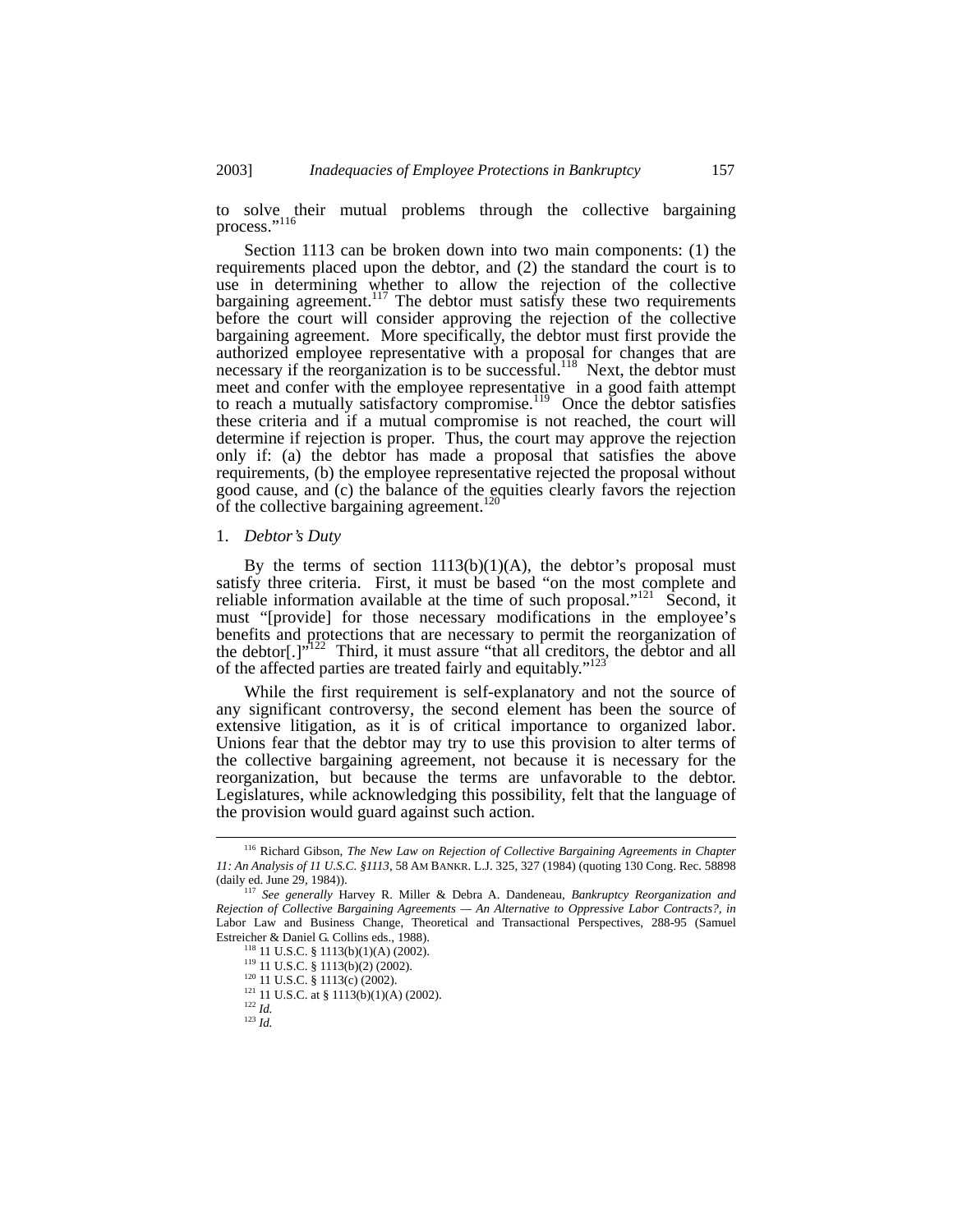[O]nly modifications which are necessary to a successful reorganization may be proposed. Therefore, the debtor will not be able to exploit the bankruptcy procedure to rid itself of the unwanted features of the labor agreement that have no relation to its financial condition and its reorganization and which earlier were agreed to by the debtor. The word 'necessary' inserted twice into the provision clearly emphasizes this required aspect of the proposal which the debtor must offer and guarantees the sincerity of the debtor's good faith in seeking contract changes.<sup>12</sup>

Courts have been strict in their interpretation of the term "necessary," denying any modifications considered to not be strictly "necessary."<sup>[125](#page-17-1)</sup>

The debtor's third and final requirement, that the modifications be fair and equitable, attempts to ensure that employees covered by the collective bargaining agreement "will not have to bear an undue burden to keep the company solvent." $126$  Thus, "[t]he union would have to make [only] the necessary concessions."<sup>127</sup> The likely precursors to this requirement can be found in bankruptcy court rulings conditioning the denial of labor contracts on a fair and equitable distribution of pay cuts.<sup>1</sup>

## 2. *A Rejection "Without Good Cause"*

Courts have wrestled with the meaning of "without good cause" since the inception of section 1113. In *In re Salt Creek Freightways*, [129](#page-17-5) the court held that if the debtor satisfies the requirements of  $(b)(1)$  — the suggested modifications are necessary for the reorganization of the company and the debtor negotiated in good faith — then any rejection by the union was "without good cause."<sup>130</sup> Commentators have generally agreed, contending that the "without good cause" requirement is not only redundant,<sup>131</sup> but also completely useless. $132$  At its best, the "without good cause" requirement allows for judicial discretion in evaluating the union's rational for termination.

## 3. *Equities of the Case Clearly Favor Rejection*

The final finding the court must make before approving the rejection of a collective bargaining agreement is that the equities of the case clearly favor the rejection.<sup>133</sup> It is worth noting that this standard is substantially

<span id="page-17-0"></span><sup>&</sup>lt;sup>124</sup> 130 CONG. REC. 20,092 (June 29, 1984) (statement of Senator Packwood). <sup>125</sup> *In re* Total Transportation Service, Inc, 37 B.R. 904, 907 (S.D. Ohio. 1984).

<span id="page-17-1"></span>

<span id="page-17-2"></span> $126$  130 CONG. REC. 20,094 (June 29, 1984) (statement of Senator Moynihan).<br> $127$  *Id.* 

<span id="page-17-4"></span><span id="page-17-3"></span>

<sup>127</sup> *Id*. 128 *In re* Blue Ribbon Transportation, 30 B.R. 783, 787-88 (Bankr R.I. 1983); *In re* Parrot Packing Company Inc, 42 B.R. 323, 332 (N.D. Ind. 1983).

<sup>129</sup> *In re* Salt Creek Freightways, 47 B.R. 835 (Bankr. D. Wyo. 1985).

<span id="page-17-6"></span><span id="page-17-5"></span><sup>130</sup> *Id.* at 840-42.

<span id="page-17-7"></span><sup>131</sup> *See* Keating, *supra* note 9, at 517.

<span id="page-17-8"></span><sup>132</sup> *See* Gibson, *supra* note 116, at 340.

<span id="page-17-9"></span><sup>133 11</sup> U.S.C. § 1113(c)(3) (2002).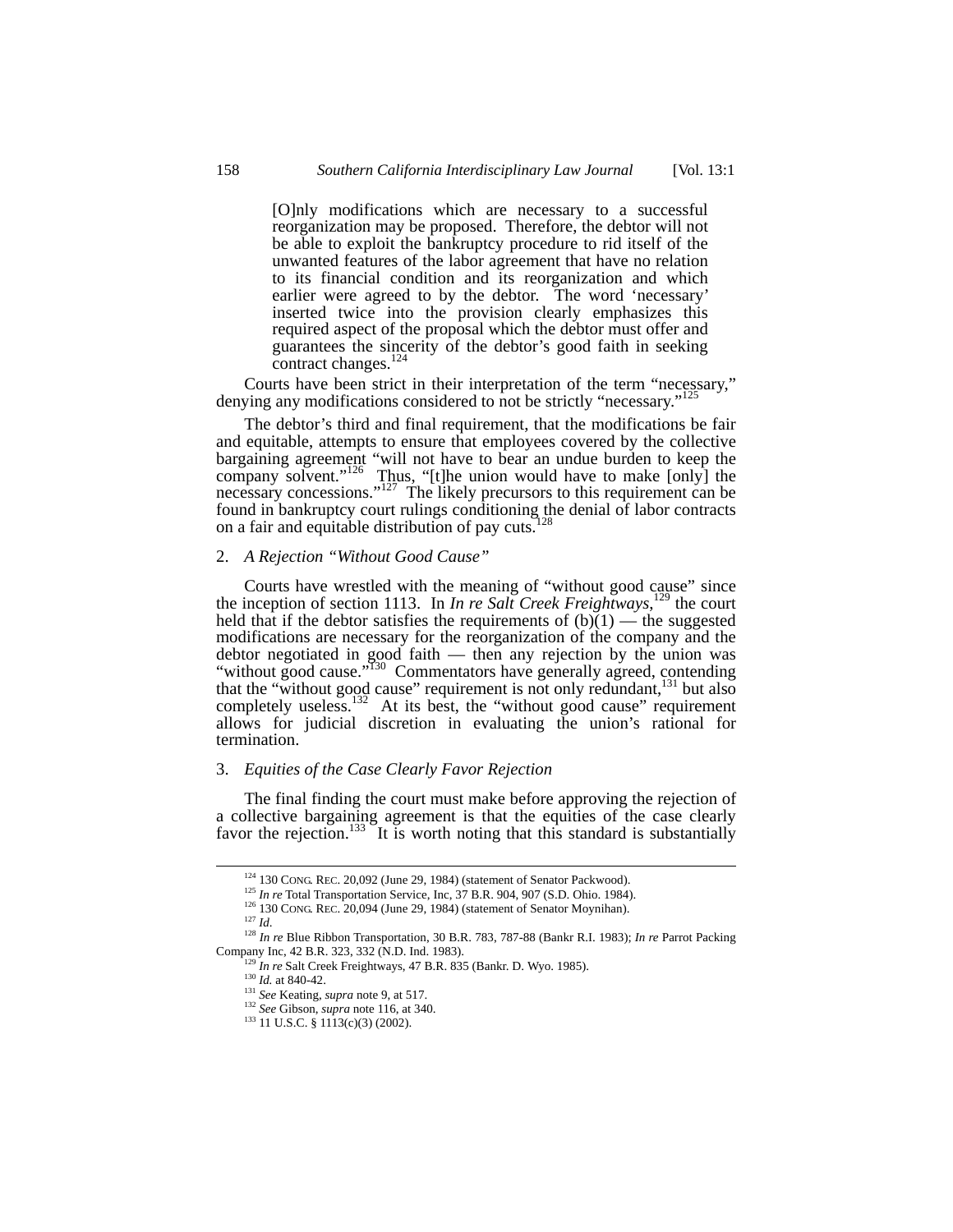similar to the one endorsed by the Supreme Court in *Bildisco*.<sup>[134](#page-18-0)</sup> However, the balancing of the equities standard did not originate there, but rather was first adopted in 1965 by a district court in *In re Overseas National Airways, Inc.*<sup>135</sup> The standard was subsequently adopted by the Second,<sup>136</sup> Third, and Eleventh<sup>138</sup> Circuits before the Supreme Court finally embraced it in Bildisco.<sup>139</sup> The balancing of the equities standard, which has been referred to as a "broad [and] equitable one[] lacking rigidity"<sup>140</sup> gives the court the flexibility to analyze the particular facts and circumstances of each case. However, courts do not have unlimited discretion. A collective bargaining agreement can be rejected only when the balance of the equities *clearly* favors rejection.<sup>141</sup> Contrary to the seemingly pro-labor language of this requirement, unions have not found much support in this requirement.<sup>142</sup> If the debtor can convince the court that the collective bargaining agreement is an impediment to reorganization, the majority of courts find that the equities balance in favor of rejection.<sup>[143](#page-18-9)</sup>

Once the bankruptcy court authorizes the rejection of the collective bargaining agreement, the union is not without options. The rejection of a collective bargaining agreement does not effect the union's representation of the debtor's employees. Because employees are vital to reorganization efforts,<sup>144</sup> the debtor must continue to negotiate with the union to keep the employees working. While the union loses a great deal of bargaining leverage when the collective bargaining agreement is rejected, they still have one remedy — the power to strike.<sup>[145]</sup> The threat of a strike could be an incentive for the debtor to make some concessions to the union when negotiating a new labor agreement. While it is clear that the new labor agreement will be less favorable to the employees than the collective bargaining agreement — or else the debtor would not have moved for its

<sup>145</sup> *See* Keating, *supra* note 9, at 523. *But see* THOMAS R. HAGGARD & MARK S. PULLIAM, CONFLICTS BETWEEN LABOR LEGISLATION AND BANKRUPTCY LAW 199-28 (University of Pennsylvania 1987); MURIEL E. MERKEL, YOUR RIGHTS AS AN EMPLOYEE 106-08 (The Vanguard Press 1985).

<span id="page-18-0"></span> <sup>134</sup> *See Bildisco, supra* note 107, at 527.

<span id="page-18-2"></span><span id="page-18-1"></span><sup>&</sup>lt;sup>135</sup> *In re* Overseas Nat'l Airways, Inc., 238 F. Supp at 361.

<sup>136</sup> Shopman's Local Union No. 455 v. Kevin Steel Products, Inc., 519 F.2d 698, 707 (2nd Cir. 1975).

<span id="page-18-3"></span><sup>137</sup> *In re* Bildisco, 682 F.2d 72, 79 (3rd Cir. 1982).

<span id="page-18-4"></span><sup>138</sup> *In re* Brada Miller Freight System, Inc., 702 F. 2d 890, 898 (11th Cir. 1983).

<span id="page-18-5"></span><sup>139</sup> *See Bildisco,* 465 U.S. at 513..

<span id="page-18-6"></span><sup>140</sup> *In re* K & B Mounting , Inc., 50 B.R. 460, 466 (N.D. Ind. 1985).

<span id="page-18-7"></span> $141$  11 U.S.C. § 1113(c)(3).

<span id="page-18-9"></span><span id="page-18-8"></span><sup>142</sup> *See* Keating, *supra* note 9, at 519.

<sup>143</sup> *Id. See also In re* Allied Supermarkets, 6 B.R. 968, 979 (E.D. Mich. 1980); *In re* Hoyt, 27 B.R. 13, 15 (Bankr. Or. 1982; *In re* Reserve Roofing, 21 B.R. 96, 98-100 (Bankr. N.D. Fla. 1982) (approving the rejection of the collective bargaining agreement upon finding that the high costs of unionized labor was the primary cause of the debtor's financial troubles); *In re* Braniff Airways, Inc, 25 B.R. 216, 220 (N.D. Tex. 1982) (approving the rejection of the collective bargaining agreement upon a finding that its continued existence blocked a merger that was necessary for reorganization) ;*In re* J.R. Elkins, 27 B.R. 862, 863 (E.D.N.Y. 1983); *In re* Southern Electronics Company Inc., 23 B.R. 348, 361 (E.D. Tenn. 1982) (approving the rejection of the collective bargaining agreement upon a showing that the only hope of reorganization was a buy-out, and the only buyer refused to accept the union contract). 144 *In re Northwest Engineering Corp.*, 863 F.2d at 1315.

<span id="page-18-11"></span><span id="page-18-10"></span>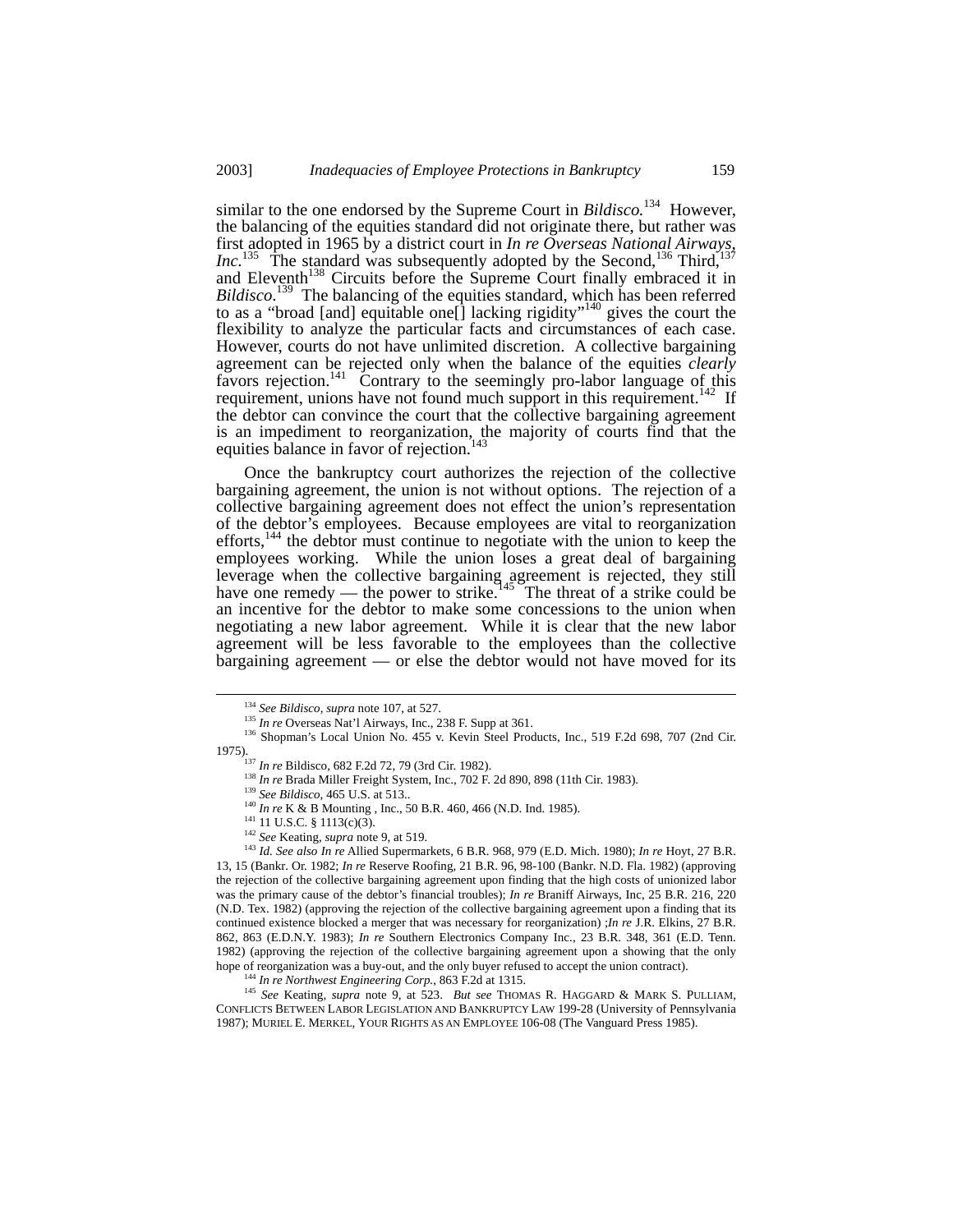rejection — the threat of a strike could be a beneficial bargaining tool for the union when drafting a new labor contract. However, employees must use restraint when threatening to strike. If the employees strike in the course of a bankruptcy, the likely result is a complete shutdown and a total liquidation of the business. Clearly, however, this is not in the best interests of the employees. Thus, employees must realize that while the threat of a strike may nominally help their cause, following through with it could destroy the entire reorganization effort.

The safeguards Congress established in section 1113 regarding the treatment of collective bargaining agreements in the course of a bankruptcy do, however, provide some protections to employees. The requirements placed on the debtor, coupled with the bankruptcy court's enforcement of those requirements, ensure that the sacrifices inherent in a reorganization effort do not fall disproportionately on the shoulders of the employees. While employees will still be debilitated by the rejection of their collective bargaining agreement, section 1113 guarantees that they will be treated fairly and justly.

## VI. PROBLEMS WITH CURRENT EMPLOYEE PROTECTIONS

Despite the well-intentioned actions of both Congress and the state legislatures, the protections provided to employees are often ineffective when administered in the context of a bankruptcy case. In other words, the protections discussed above could potentially become worthless when invoked during the course of a bankruptcy proceeding.

#### A. WARN ACT

Despite the straightforward appearance of the statute, its application is still ambiguous in some situations. The statute has received a fair amount of criticism, being described as "riddled with exceptions and ambiguities"<sup>146</sup> and a "clumsily drafted and unduly confusing statute."<sup>147</sup> Thus, these weaknesses, in addition to the three exceptions,  $148$  provide for a statute that, at times, can be ineffective. An analysis of the interaction between bankruptcy law and WARN illustrates some of the problems that are particularly troublesome.

WARN's first exception, the "faltering business" exception  $149$  allows for the reduction in the notification period if a company is actively seeking capital at the time notice would have been required.<sup>150</sup> As Chapter  $11$ bankruptcies are primarily designed for businesses that wish to work through their financial problems and continue as a viable enterprise,

 <sup>146</sup> John F. Meyers, *Notice of Plant Closing and Layoffs — Significant Case Developments*, 18 EMP. REL. L.J. 297 (1992).

<span id="page-19-1"></span><span id="page-19-0"></span><sup>&</sup>lt;sup>147</sup> Wilson McLeod, *Judicial Devitalization of the WARN Act?*, 44 LAB. L.J. 220, 221 (1993).<br><sup>148</sup> *See* 29 U.S.C. § 2102(b).

<span id="page-19-3"></span><span id="page-19-2"></span>

<sup>&</sup>lt;sup>149</sup> 29 U.S.C. § 2102 (b)(1).

<span id="page-19-4"></span><sup>150</sup> *Id.*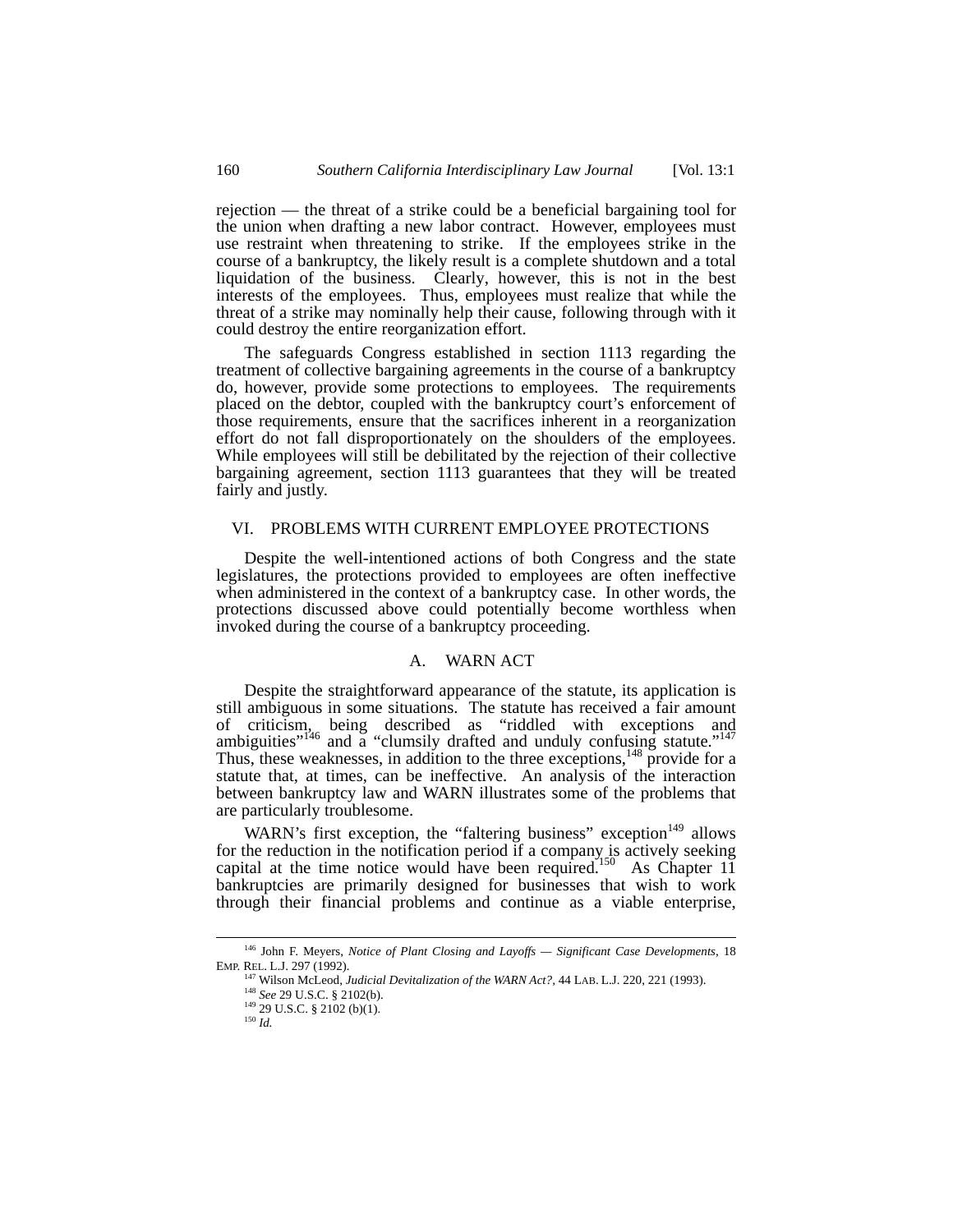debtors are often likely to be seeking capital up until the day the bankruptcy is filed. This seems to allow such businesses to fall under this exception and excuse them from providing notice under WARN.

The second exception under WARN is available when the closing or layoff is caused by unforeseen business circumstances.<sup>151</sup> Courts have found that the loss of a major contract, a government-ordered closing, or sudden economic change would be among the situations considered to be unforeseen business circumstances.<sup>152</sup> Moreover, when a business is in financial distress, the debtor's creditors are often uneasy about continuing their business relationship. For example, creditors may be scared of not being paid for supplies or for services rendered. They may also feel as if they were cheated or swindled by the debtor.<sup>153</sup> In the end, creditors' refusals to continue business relationships with debtors become a "punishment" for their financial instability.<sup> $154$ </sup> Ironically, the Code does protect the creditor who continues to deal with the debtor by allowing these costs to be paid as administrative expenses.<sup>155</sup> Nevertheless, creditors, either because of their ignorance regarding their rights or mistrust of the debtor, may be hesitant to do business with the debtor. While a contract cancellation following the bankruptcy would be forbidden by an automatic stay<sup>156</sup> or executory contract provisions,<sup>157</sup> the creditor could certainly end the business relationship with the debtor, which may result in the loss of a significant amount of work. Such actions could trigger the exception to WARN and excuse late or no notice to employees.

#### B. STATE LIEN STATUTES

The state statutes discussed above aim to aid employees in the recovery of back wages from employers. Regardless of whether the particular state statute is deemed to be a preference statute or a lien statute, another hurdle must be overcome before such protections will be successful in bankruptcy. To be effective in bankruptcy, a statute must withstand an attack by the debtor in possession on Bankruptcy Code section 545 grounds. Section 545, which deals specifically with the interaction of statutory liens in the course of a bankruptcy, allows the debtor in possession to avoid certain statutory liens that would otherwise be valid outside of a bankruptcy case. $158$ 

<span id="page-20-2"></span><span id="page-20-1"></span><span id="page-20-0"></span>

 <sup>151 29</sup> U.S.C. § 2102 (b)(2)(4*)*. 152 *See* Bartell, *supra* note 29, at 251.

<sup>153</sup> *See* Tom Morrow, Jay Alix & Associates, *How to Improve Communication with Vendors Careful Planning is the Key to Success*, 2000 Am. Bankr. Inst. J. *available at* LEXIS 96 (2000).

<span id="page-20-4"></span><span id="page-20-3"></span><sup>154</sup> *Id.*

<sup>155</sup> *See* 11 U.S.C. § 503(b)(1)(A)(2000) (this priority is the same available to employees for post petition services rendered).<br><sup>156</sup> Such action could be seen as an act "to collect, assess, or recover a claim against the debtor that

<span id="page-20-5"></span>arose before the commencement of the case." *See* 11 U.S.C. § 362(a)(2000).

<sup>&</sup>lt;sup>157</sup> Until the debtor in possession has assumed or rejected the contract, the non-debtor party must continue to perform. *See* 11 U.S.C. § 365 (2000).

<span id="page-20-7"></span><span id="page-20-6"></span><sup>158 11</sup> U.S.C. § 545 (2000).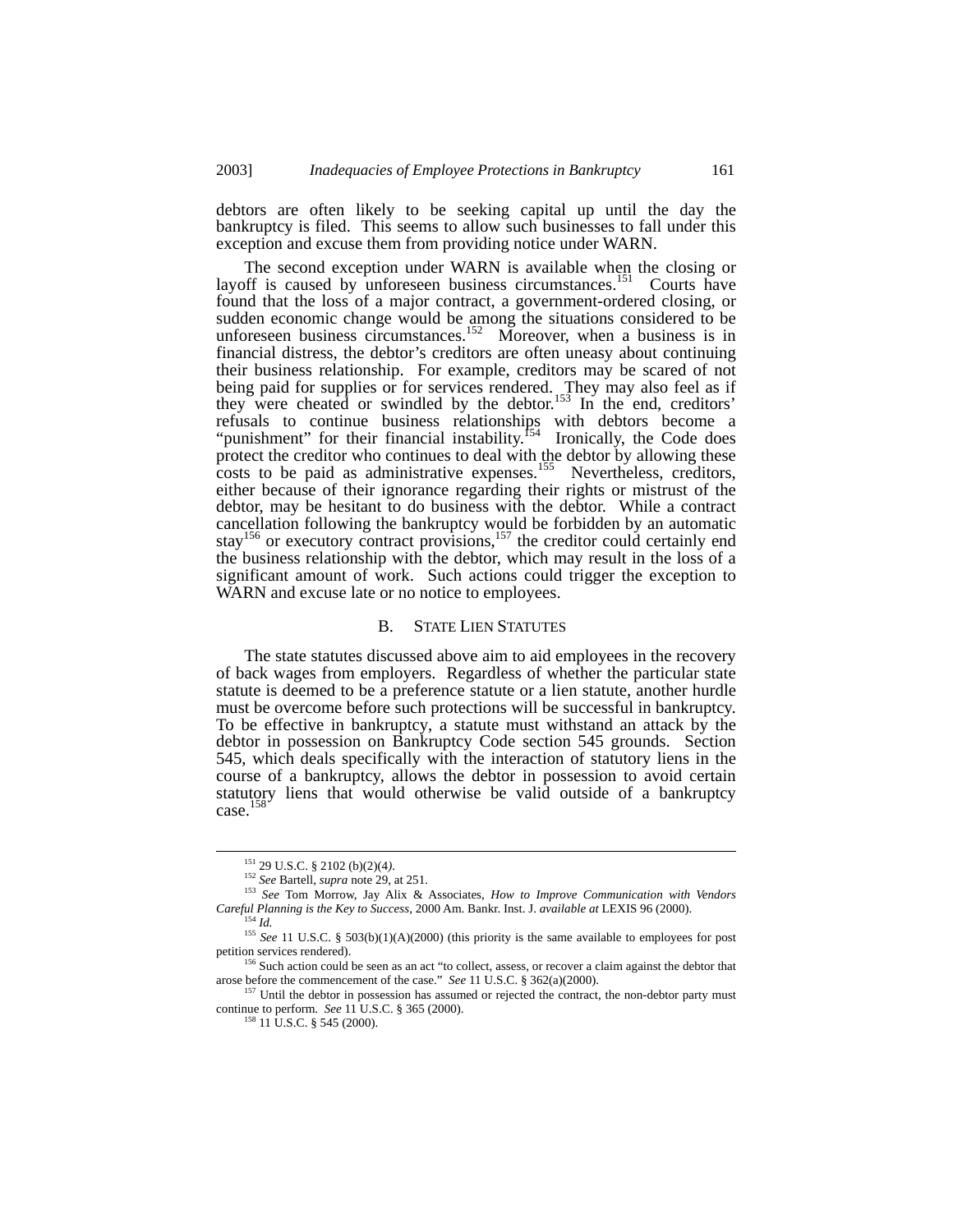Section 545 allows the debtor in possession to avoid two types of statutory liens: those that arise either because of or in response to the debtor's insolvency proceedings, and those that were not perfected against a bona fide purchaser who purchases at the commencement of the case, whether or not that purchaser actually exists.<sup>[159](#page-21-0)</sup>

Section 545(1) invalidates liens that become effective only upon the happening of a specified event, including a debtor's bankruptcy or insolvency. This provision is designed to prohibit secret liens existing under state law that disturb the established priority structure found in the Bankruptcy Code. Many state statutes that attempt to aid employees by providing them with such liens only arise after the debtor becomes insolvent and fails to pay employees. As a result, section 545 would probably render such statutes void.

In the absence of a bankruptcy, however, these state statutes are completely valid and enforceable. State legislatures are free to grant special rights to any group they see fit. When these state protections contravene the methods and policies of federal bankruptcy law, though, federal law prevails and invalidates the state lien.<sup>[160](#page-21-1)</sup>

The second restriction placed on statutory liens is only implicated if the statutory lien is not struck down by section 545(1). This second method of invalidating statutory liens turns on when the lien becomes effective against a bona fide purchaser. The lien either becomes effective when the employee performs the labor or when the lien is attached against the debtor. The court in *In re Napco Graphic Arts, Inc.*[161](#page-21-2) held that the lien in favor of the employees was not created until the wage claims were assigned to the state agency, which had occurred post-petition. Therefore, the trustee avoided the lien because the lien would have been unenforceable against a bona fide purchaser when the case was filed. Very few statutes creating employee liens outline the process by which the lien is perfected or enforceable. The ambiguity of these statutes makes them vulnerable to attack by the trustee or debtor in possession on section 545(2) grounds.

Both of these tests illustrate how the efforts of state legislators to help employees often afford little to no protection in the course of a bankruptcy case. Further reforms and improvements are necessary to ensure that employees are granted effective and successful protections.

# VII. SUGGESTIONS FOR REFORM TO IMPROVE EMPLOYEE **PROTECTIONS**

The provisions outlined above illustrate the uncertain state of employee protections in bankruptcy. Modifications can and should be made in order to give employees greater security in the event of a bankruptcy.

<span id="page-21-0"></span><sup>&</sup>lt;sup>159</sup> *Id.*<br><sup>160</sup> *See* U.S. Const. art. VI.

<span id="page-21-2"></span><span id="page-21-1"></span><sup>&</sup>lt;sup>161</sup> *In re* Napco Graphic Arts, Inc., 83 BANKR.R. 558, 562-63 (E.D. Wis. 1988).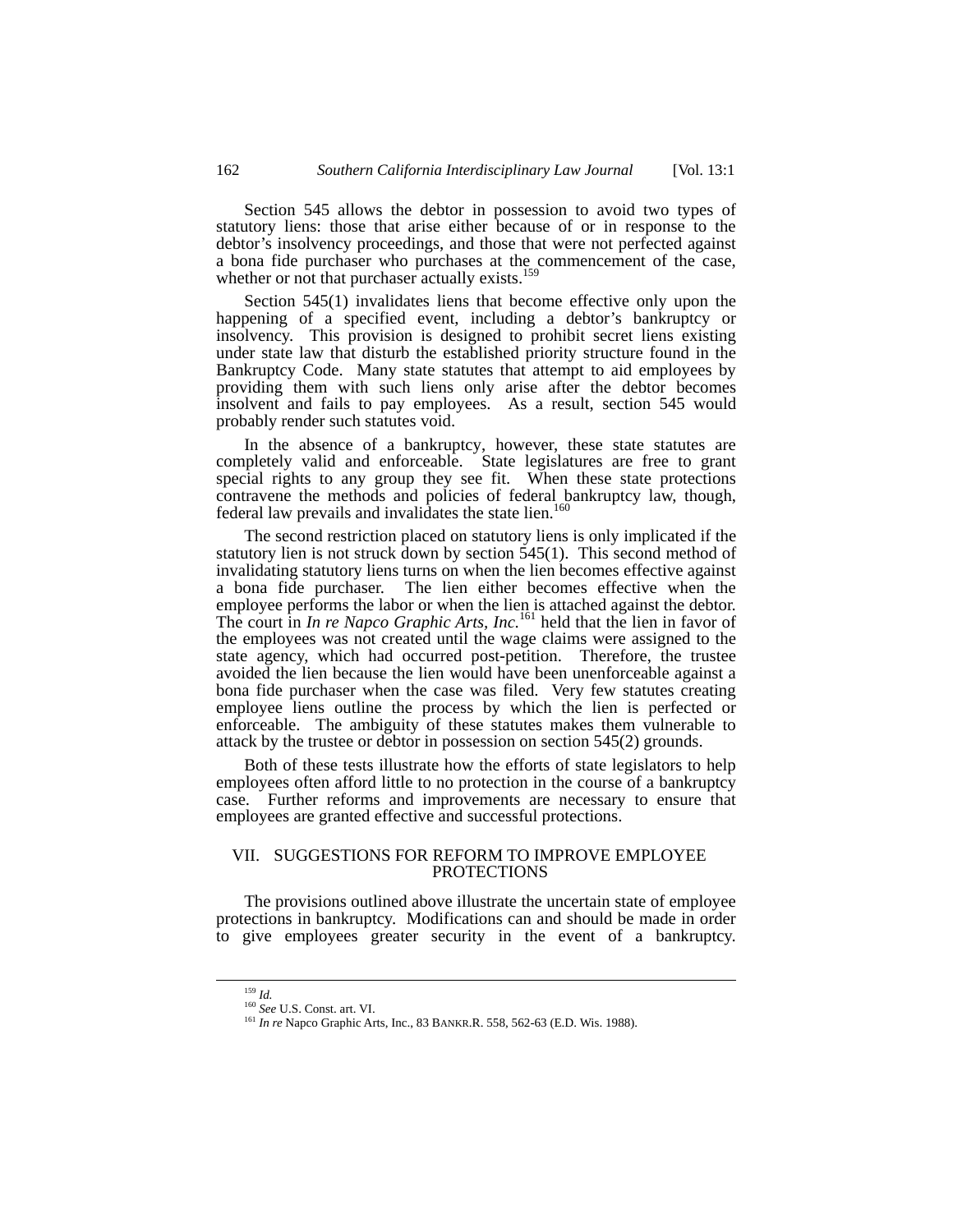Summarized below are three suggestions for reform that would facilitate such progress.

## A. INCREASED EMPLOYEE PARTICIPATION

The Bankruptcy Code allows for a creditors' committee to be formed at the outset of a Chapter 11 case.<sup>162</sup> An attempt is usually made to create a committee that is composed of a representative set of the debtor's creditors. Committee members are fiduciaries to all of the unsecured creditors represented by the committee,  $^{163}$  and accordingly have an array of powers and responsibilities. It may investigate the conduct of the debtor, participate in the formation of a plan of reorganization, and hire professionals to represent its interests.<sup>164</sup> Creditor committees may therefore be vital to the reorganization effort.

Despite the importance of employee interests in reorganization, employees or their representatives rarely serve on creditor committees.<sup>165</sup> Some courts have allowed for the appointment of a labor union representative to the creditor committee, but such occurrences are rare. The primary reason for the lack of representation on the committee is the unique nature of employee claims,  $166$  which are fundamentally different from the claims of other creditors. Other creditors are primarily concerned with recovering all, or the greatest percentage possible, of the debt due them. While employees are concerned with recovering the money due them, they have concerns that are unique to employees — mainly their continued employment.<sup>167</sup> As employee interests may conflict with those of other unsecured creditors, it would be improper for the employee to sit on the committee.<sup>168</sup> Some courts, in rare circumstances, allow for the appointment of a separate employee committee to specifically represent the interests of the employees of the debtor.

While the appointment of additional committees is not specifically mentioned in the Bankruptcy Code, the U.S. trustee has considerable discretion to form an additional committee in light of the particular circumstances of the case.<sup>169</sup> A bankruptcy court must always be cautious when authorizing multiple committees because of the substantial increase in cost. Additional committees enjoy the same powers and duties under section 1102 as the unsecured creditors committee, and so they have the right to hire professionals and conduct investigations, thereby escalating the cost to the estate. Nevertheless, courts have authorized the formation of

<span id="page-22-1"></span><span id="page-22-0"></span> <sup>162 11</sup> U.S.C. § 1102 (2002).

<sup>163</sup> Kenneth N. Klee & K. John Shaffer, *Creditors' Committees Under Chapter 11 of the Bankruptcy Code*, 44 S.C. L. Rev. 995, 1053-55 (1993).

<span id="page-22-2"></span> $^{164}$  11 U.S.C. § 1103 (a)–(c)(3) (2002).

<sup>165</sup> *See* Haggard & Pulliam, *supra* note 145, at 250-65.

<span id="page-22-3"></span><sup>166</sup> *Id.* at 257-58.

<span id="page-22-5"></span><span id="page-22-4"></span><sup>167</sup> *Id.*

<span id="page-22-6"></span><sup>&</sup>lt;sup>168</sup> Klee, *supra* note 163, at 1005.

<span id="page-22-7"></span><sup>169</sup> *Id.* at 1027-30.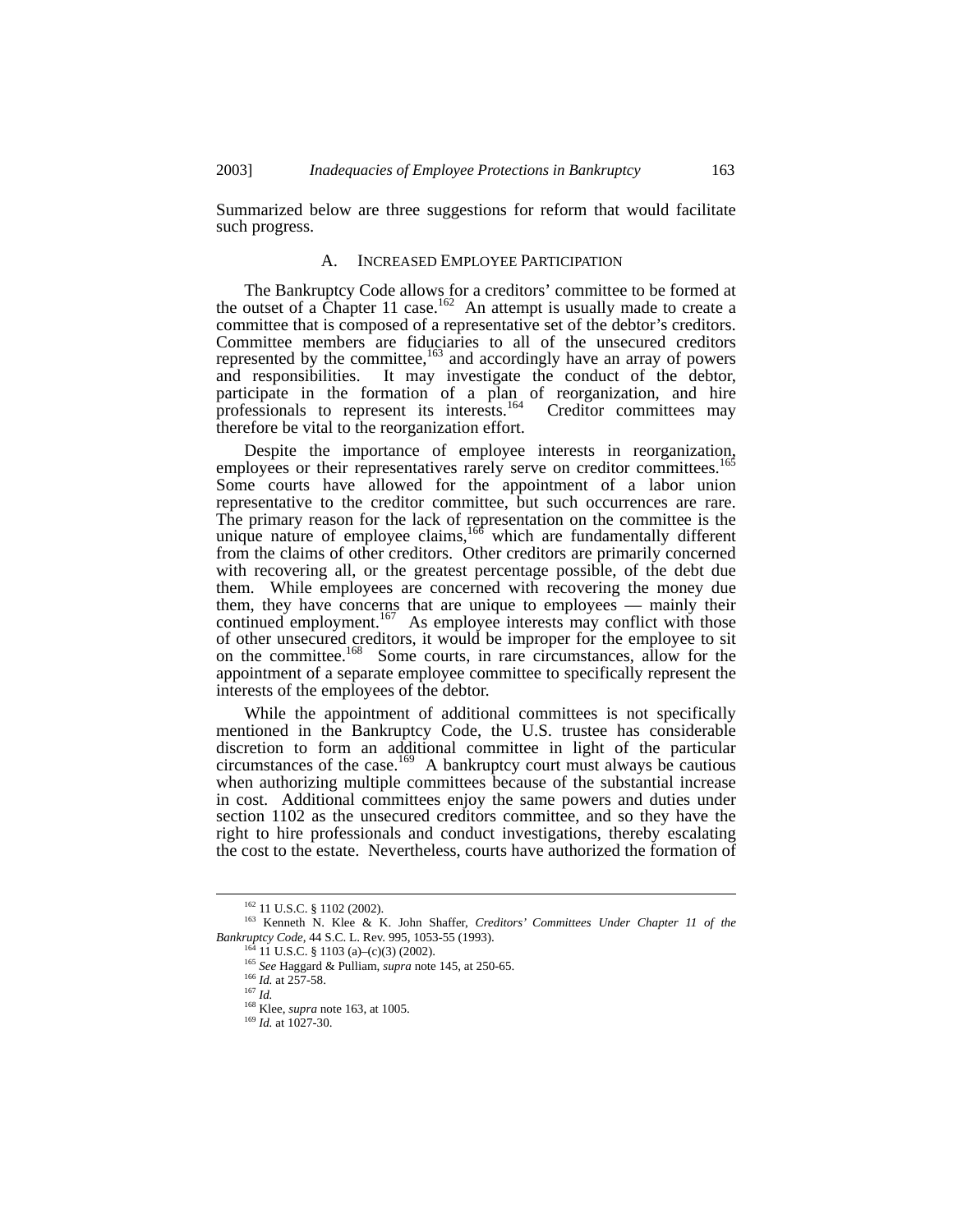employee committees when employee interests have been so unique and significant as to warrant such additional protections.<sup>170</sup>

## B. SEPARATE CLASSIFICATION OF EMPLOYEE CLAIMS

Another means by which employee interests may be protected is by varying the way in which employee claims are classified in the plan of reorganization. The acceptance of a reorganization plan requires the fulfillment of all requirements found in sections 1123 and 1129 of the Bankruptcy Code. Section 1122, which deals with the classification of claims in the plan, is of the utmost importance to the plan process, since the formation of classes often can determine if the plan is ultimately accepted.

A claim can be placed in a particular class only if it is substantially similar to the other claims of the class.<sup>171</sup> However, the Code does not prohibit the placement of similar claims in different classes. Courts have allowed creditor groups with particular and unique interests to be placed in their own classes.<sup>172</sup> As a result of separate classification, these creditors may receive different treatment under the plan. When employees are placed in a class with other unsecured creditors they must receive the same treatment as the other creditors.<sup>173</sup> However, as is noted above, employees often have distinctive needs and interests in bankruptcy, and separate classification permits the plan to recognize their exceptional circumstance appropriately. When drafting a plan of reorganization, debtors should take strides to establish separate employee classes, thereby giving the employees the special treatment they deserve.

#### C. INCREASING PRIORITY LIMITS

A third reform that would immediately provide a significant benefit to employees is the raising of the statutory limit on the amount of claims that can be prioritized under section 507. In the majority of cases, general unsecured claimants recover very little, if anything, on their claims, and as such, the section 507 limit not only restricts the amount of the priority claim, but all too often serves as the de facto limit on any recovery. As noted above, the current \$4,650 cap encompasses claims for wages, contributions to benefit plans, and any WARN violation recovery. Assuming the employee has a claim equal to or in excess of the cap, increasing the amount of the claim that is entitled to prioritization would result in a virtual dollar for dollar increase in the employee's recovery.<sup>[174](#page-23-4)</sup>

<span id="page-23-0"></span> <sup>170</sup> *Id.* at 1030; *In re* Manfield Ferrous Castings, Inc., 96 B.R. 779, 780-81 (N.D. Ohio 1988).

<span id="page-23-2"></span><span id="page-23-1"></span><sup>&</sup>lt;sup>171</sup> 11 U.S.C. § 1122 (2002).

<sup>172</sup> *Teamsters Nat'l Freight Indus. Negotiating Comm. v. U.S. Truck Co.*, 800 F.2d 581, 587 (6th Cir. 1986) (holding that because employees often have a different stake in the future viability of the reorganized company separate classification of employee claims is permitted).  $^{173}$  11 U.S.C. § 1123(a)(4) (2002).

<span id="page-23-4"></span><span id="page-23-3"></span>

<sup>&</sup>lt;sup>174</sup> A prerequisite for plan confirmation is the payment, in full, of all § 507 priority claims, thereby guaranteeing that any claim that fits under the cap will be paid. *See* 11 U.S.C. § 1129(a)(9) (2002).